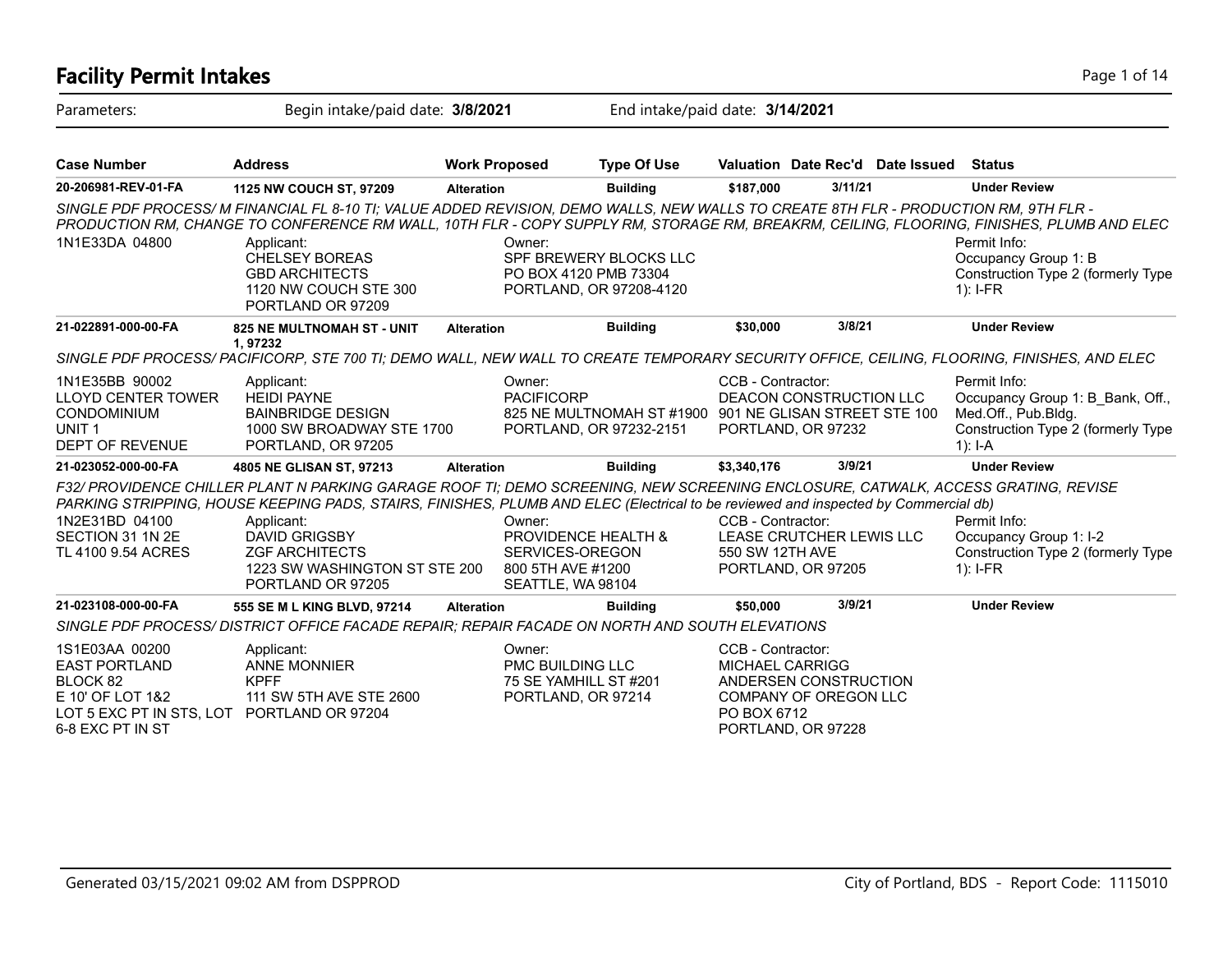## **Facility Permit Intakes** Page 2 of 14

| <b>Case Number</b>                                                                          | <b>Address</b>                                                                                                                                                                                                                                                                                                                                                                                                                                        | <b>Work Proposed</b>                                                   | <b>Type Of Use</b>                                                  |                                                                | Valuation Date Rec'd Date Issued Status                                       |                                                                                                                 |
|---------------------------------------------------------------------------------------------|-------------------------------------------------------------------------------------------------------------------------------------------------------------------------------------------------------------------------------------------------------------------------------------------------------------------------------------------------------------------------------------------------------------------------------------------------------|------------------------------------------------------------------------|---------------------------------------------------------------------|----------------------------------------------------------------|-------------------------------------------------------------------------------|-----------------------------------------------------------------------------------------------------------------|
| 21-023638-000-00-FA                                                                         | 1410 NW JOHNSON ST, 97209                                                                                                                                                                                                                                                                                                                                                                                                                             | <b>Alteration</b>                                                      | <b>Building</b>                                                     | \$47,000                                                       | 3/10/21                                                                       | <b>Under Review</b>                                                                                             |
| <b>AND ELEC</b>                                                                             | SINGLE PDF PROCESS/LANDLORD WORK STE 201 2ND FLR; DEMO WALLS, NEW WALLS TO CREATE OFFICES, OPEN OFFICE AREA, CEILING, FLOORING, FINISHES                                                                                                                                                                                                                                                                                                              |                                                                        |                                                                     |                                                                |                                                                               |                                                                                                                 |
| 1N1E33AD 02000<br><b>COUCHS ADD</b><br>BLOCK 123<br>E 1/2 OF LOT 5&8                        | Applicant:<br><b>BEN HUFFORD</b><br><b>DESIGN DEPARTMENT</b><br><b>ARCHITECTURE</b><br>511 SW 5TH AVE<br>PORTLAND, OR 97205                                                                                                                                                                                                                                                                                                                           | Owner:<br>2801 SW PATTON LN                                            | ANTILLES HOLDINGS LLC<br>PORTLAND, OR 97201                         | CCB - Contractor:<br><b>GORDON CAUDLE</b><br><b>INC</b><br>800 | JOHNSON PROJECT SOLUTIONS<br>919 SW TAYLOR STREET SUITE<br>PORTLAND, OR 97205 |                                                                                                                 |
| 21-023649-000-00-FA                                                                         | 12000 SW 49TH AVE, 97219                                                                                                                                                                                                                                                                                                                                                                                                                              | <b>Alteration</b>                                                      | <b>Building</b>                                                     | \$100,440                                                      | 3/10/21                                                                       | <b>Under Review</b>                                                                                             |
| 1S1E31D 00200<br>21-023876-000-00-FA                                                        | SINGLE PDF PROCESS/ SYLVANIA LIBRARY LRC RM 206 AND 210 TI; LIGHT DEMO, NEW WALLS TO CREATE OPEN OFFICE, OFFICE, CONFERENCE RM, AND<br>WORKSTATIONS IN RM 206; NEW WALLS TO CREATE OPEN OFFICE WITH WORKSTATIONS AND COLLAB AREA IN RM 210; CEILING, FLOORING, FINISHES, AND ELEC<br>Applicant:<br><b>LALE CEYLAN</b><br><b>HACKER ARCHITECTS</b><br>555 SE MARTIN LUTHER KING JR<br>BLVD, STE 501<br>PORTLAND, OR 97214<br>516 SE MORRISON ST, 97214 | Owner:<br><b>COLLEGE DISTRICT</b><br>PO BOX 19000<br><b>Alteration</b> | PORTLAND COMMUNITY<br>PORTLAND, OR 97280-0990<br><b>Building</b>    | CCB - Contractor:<br>550 SW 12TH AVE<br>\$367,142              | LEASE CRUTCHER LEWIS LLC<br>PORTLAND, OR 97205<br>3/10/21                     | Permit Info:<br>Occupancy Group 1: B<br>Construction Type 2 (formerly Type<br>$1$ : II-N<br><b>Under Review</b> |
|                                                                                             | SINGLE PDF PROCESS/LANDLORD WORK FLS 10&12; DEMO WALLS, NEW WALL TO CREATE 10TH FLR - ELECTRICAL RM; 12TH FLR - ELECTRICAL RM; CEILING,<br>FLOORING. FINISHES. PLUMB AND ELEC -FUTURE PERMIT FOR NEW TENANT MAY BE REQUIRED                                                                                                                                                                                                                           |                                                                        |                                                                     |                                                                |                                                                               |                                                                                                                 |
| 1S1E02BB 06100                                                                              | Applicant:<br><b>KENT POTTEBAUM</b><br><b>GBD ARCHITECTS</b><br>1120 NW COUCH, #300<br>PORTLAND, OR 97209                                                                                                                                                                                                                                                                                                                                             | Owner:<br><b>OWNER LLC</b><br>1215 4TH AVE #600<br>SEATTLE, WA 98161   | UPG WEATHERLY PROPERTY                                              | CCB - Contractor:<br><b>MIKE BROWN</b><br>TUALATIN, OR 97062   | RUSSELL CONSTRUCTION INC<br>20915 SW 105TH AVE                                |                                                                                                                 |
| 21-023981-000-00-FA                                                                         | 350 SE MILL ST. 97214                                                                                                                                                                                                                                                                                                                                                                                                                                 | <b>Alteration</b>                                                      | <b>Building</b>                                                     | \$17,200                                                       | 3/10/21                                                                       | <b>Under Review</b>                                                                                             |
|                                                                                             | SINGLE PDF PROCESS/ TRAILHEAD 1ST FL, STE 5B TI; FIRST TIME TENANT - FRAME IN DEMISING WALL, WORK STATION, PLUMB, AND ELEC                                                                                                                                                                                                                                                                                                                            |                                                                        |                                                                     |                                                                |                                                                               |                                                                                                                 |
| 1S1E03DA 02600<br>STEPHENS ADD<br><b>BLOCK 44</b><br><b>LOT 1-4</b><br>LOT 5-8 EXC PT IN ST | Applicant:<br><b>ANNE THORDAL</b><br>ORENEVA CONSTRUCTION<br>812 SW 10TH AVE STE 204<br>PORTLAND OR 97205                                                                                                                                                                                                                                                                                                                                             | Owner:                                                                 | 1805 MLK OWNER LLC<br>222 SW COLUMBIA ST #700<br>PORTLAND, OR 97201 | CCB - Contractor:                                              | ORENEVA CONSTRUCTION INC<br>812 SW 10TH AVE #204<br>PORTLAND, OR 97205        |                                                                                                                 |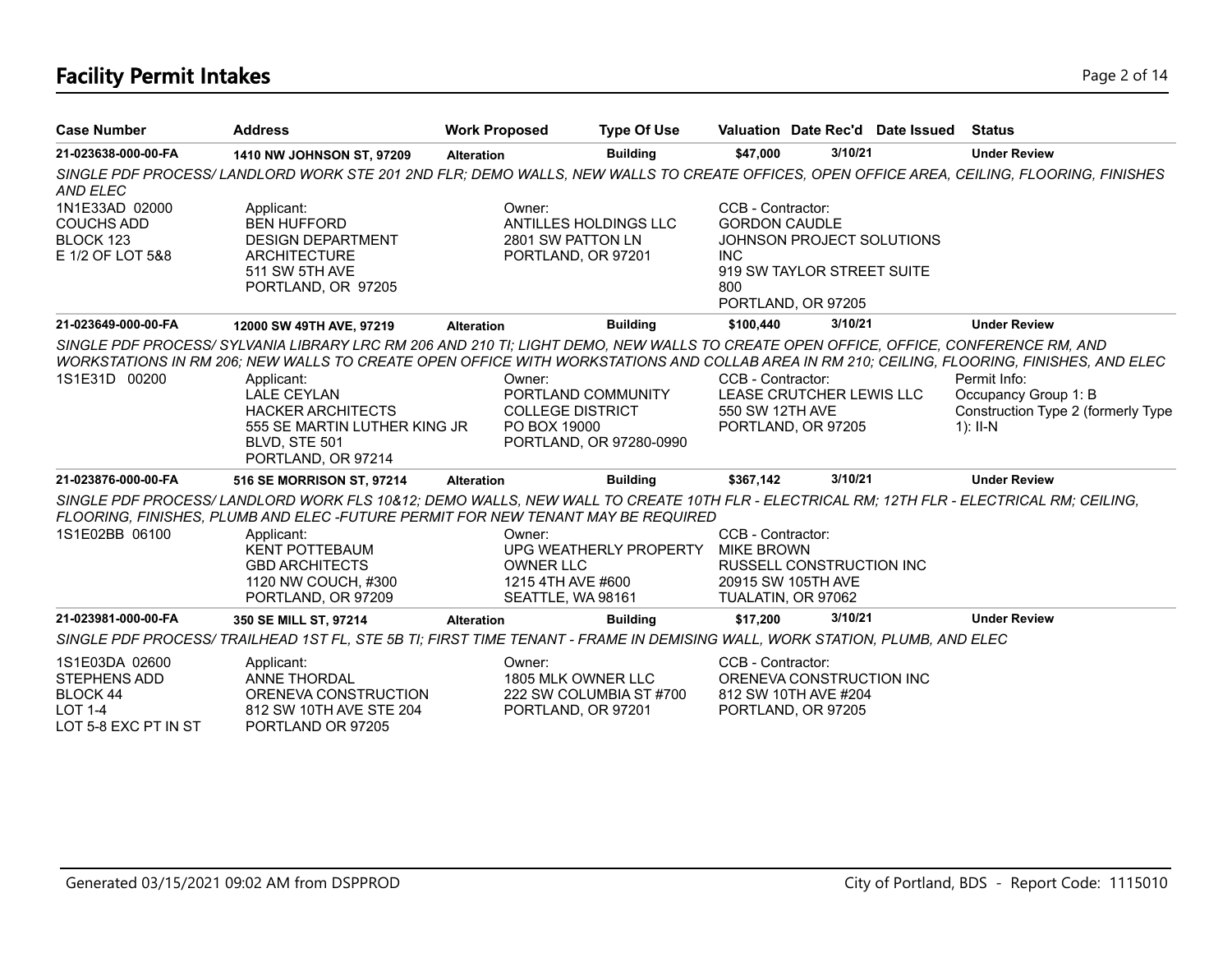## **Facility Permit Intakes** Page 3 of 14

| <b>Case Number</b>                                                                                                                      | <b>Address</b>                                                                                                                                                                                                                                                                                                     | <b>Work Proposed</b> | <b>Type Of Use</b>                                                              |                                         |                                                                              | Valuation Date Rec'd Date Issued | Status                                                                                                                               |
|-----------------------------------------------------------------------------------------------------------------------------------------|--------------------------------------------------------------------------------------------------------------------------------------------------------------------------------------------------------------------------------------------------------------------------------------------------------------------|----------------------|---------------------------------------------------------------------------------|-----------------------------------------|------------------------------------------------------------------------------|----------------------------------|--------------------------------------------------------------------------------------------------------------------------------------|
| 21-024031-000-00-FA                                                                                                                     | 1827 NE 44TH AVE, 97213                                                                                                                                                                                                                                                                                            | <b>Alteration</b>    | <b>Building</b>                                                                 | \$25,000                                | 3/10/21                                                                      |                                  | <b>Under Review</b>                                                                                                                  |
|                                                                                                                                         | SINGLE PDF PROCESS/EASTSIDE FOOT AND ANKLE TI, STE 100; DEMO WALLS, NEW WALLS TO CREATE MEDICAL ASSISTANCE RM, OFFICE, EXAM RM, STORAGE,<br>WAITING, RECEPTION, OFFICE, X-RAY, BREAK RM, PLUMB, ELEC, CEILING, FLOORING, AND FINISHES                                                                              |                      |                                                                                 |                                         |                                                                              |                                  |                                                                                                                                      |
| 1N2E30CC 05000<br><b>MENEFEE ADD</b><br>BLOCK <sub>5</sub><br><b>LOT 1-6</b>                                                            | Applicant:<br><b>MARK WOLFE</b><br><b>AMERICAN PROPERTY</b><br>MANAGEMENT<br>2510 NE MULTNOMAH<br>PORTLAND OR 97232                                                                                                                                                                                                | Owner:<br><b>LLC</b> | <b>WESTON INVESTMENT CO</b><br>2154 NE BROADWAY #200<br>PORTLAND, OR 97232-1561 |                                         |                                                                              |                                  | Permit Info:<br>Occupancy Group 1: B<br>Construction Type 2 (formerly Type<br>$1$ : III-B                                            |
| 21-024247-000-00-FA                                                                                                                     | 1 SW COLUMBIA ST, 97258                                                                                                                                                                                                                                                                                            | <b>Alteration</b>    | <b>Building</b>                                                                 | \$100,000                               | 3/11/21                                                                      |                                  | <b>Under Review</b>                                                                                                                  |
| <b>ELEC</b>                                                                                                                             | SINGLE PDF PROCESS/LANDLORD WORK 10TH FLR COMMON CORRIDOR TI; DEMO CEILING, REMODEL COMMON CORRIDOR, CEILING, FLOORING, FINISHES AND                                                                                                                                                                               |                      |                                                                                 |                                         |                                                                              |                                  |                                                                                                                                      |
| 1S1E03BD 01800<br><b>PORTLAND</b><br>BLOCK 114<br>LOT 1-3<br>LOT 4 EXC PT IN STS, LOT Portland, OR 97209                                | Applicant:<br><b>STACY BENGTSON</b><br><b>LRS ARCHITECTS</b><br>720 NW Davis St., Ste 300                                                                                                                                                                                                                          | Owner:<br><b>LLC</b> | UMPQUA PLAZA PROPERTY<br>1 SW COLUMBIA ST #445<br>PORTLAND, OR 97258            | CCB - Contractor:<br><b>INC</b><br>B113 | ROBERT TODD CONSTRUCTION<br>4080 SE INTERNATIONAL WAY                        |                                  |                                                                                                                                      |
| $5-8$                                                                                                                                   |                                                                                                                                                                                                                                                                                                                    |                      |                                                                                 |                                         | MILWAUKIE, OR 97222                                                          |                                  |                                                                                                                                      |
| 21-024256-000-00-FA                                                                                                                     | 1 SW COLUMBIA ST, 97258                                                                                                                                                                                                                                                                                            | <b>Alteration</b>    | <b>Building</b>                                                                 | \$100,000                               | 3/11/21                                                                      |                                  | <b>Under Review</b>                                                                                                                  |
| <b>ELEC</b>                                                                                                                             | SINGLE PDF PROCESS/LANDLORD WORK 18TH FLR COMMON CORRIDOR TI; DEMO CEILING, REMODEL COMMON CORRIDOR, CEILING, FLOORING, FINISHES AND                                                                                                                                                                               |                      |                                                                                 |                                         |                                                                              |                                  |                                                                                                                                      |
| 1S1E03BD 01800<br><b>PORTLAND</b><br>BLOCK 114<br><b>LOT 1-3</b><br>LOT 4 EXC PT IN STS, LOT Portland, OR 97209<br>$5-8$                | Applicant:<br><b>STACY BENGTSON</b><br><b>LRS ARCHITECTS</b><br>720 NW Davis St., Ste 300                                                                                                                                                                                                                          | Owner:<br><b>LLC</b> | <b>UMPQUA PLAZA PROPERTY</b><br>1 SW COLUMBIA ST #445<br>PORTLAND, OR 97258     | CCB - Contractor:<br><b>INC</b><br>B113 | ROBERT TODD CONSTRUCTION<br>4080 SE INTERNATIONAL WAY<br>MILWAUKIE, OR 97222 |                                  |                                                                                                                                      |
| 21-024287-000-00-FA                                                                                                                     | 1355 SE 10TH AVE, 97214                                                                                                                                                                                                                                                                                            | <b>Alteration</b>    | <b>Building</b>                                                                 | \$290,000                               | 3/11/21                                                                      |                                  | <b>Under Review</b>                                                                                                                  |
| 1S1E02BD 06900<br><b>HAWTHORNE PK</b><br>BLOCK 210<br>LOT 1-8<br><b>LAND &amp; IMPS SEE</b><br>R176870 (R366701631)<br>FOR MACH & EQUIP | SINGLE PDF PROCESS/STEELHEAD SURGICAL 1ST FLR TI; NEW WALLS TO CREATE INVENTORY RMS, TRAINING/BREAK AREA, OFFICE, VESTIBULE, OPEN OFFICE<br>AREA, CEILING, FLOORING, FINISHES, PLUMB AND ELEC<br>Applicant:<br><b>EMMA SURVIS</b><br><b>MACKENZIE ARCHITECTS</b><br>1515 SE WATER AVE STE 100<br>PORTLAND OR 97214 | Owner:<br><b>LLC</b> | PREMIUM PROPERTY - CSNS<br>1015 NW 11TH AVE #243<br>PORTLAND, OR 97209-3496     | CCB - Contractor:                       | R & H CONSTRUCTION CO<br>2019 NW WILSON ST<br>PORTLAND, OR 97209             |                                  | Permit Info:<br>Occupancy Group 1: F-1 Industrial<br>Plant - Factory, Mod.Hazard<br>Construction Type 2 (formerly Type<br>$1)$ : V-B |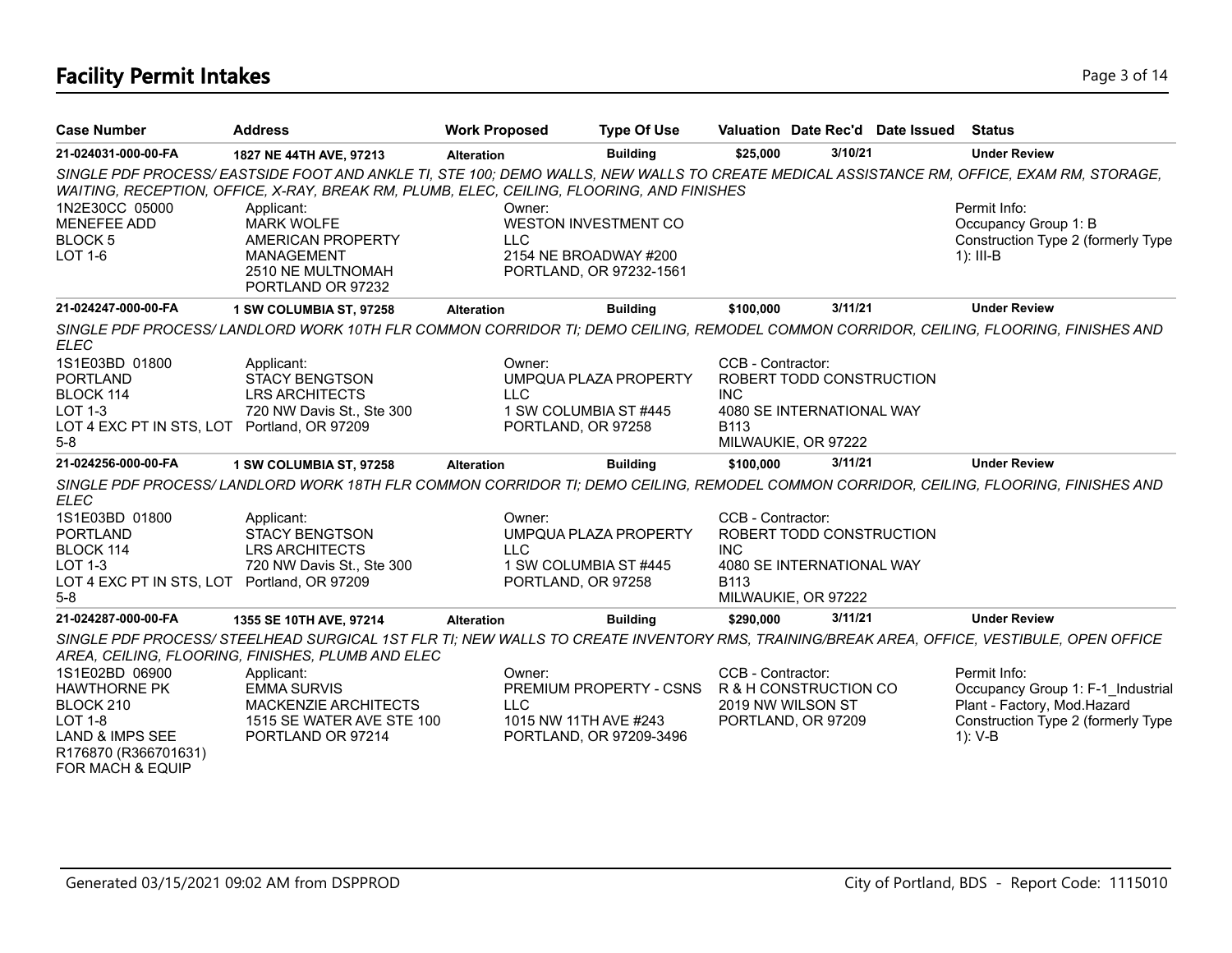## **Facility Permit Intakes** Page 4 of 14

| <b>Case Number</b>                                                  | <b>Address</b>                                                                                                                                                                                                                                                               | <b>Work Proposed</b>                             | <b>Type Of Use</b>                                  |                                                                     |                                                       | Valuation Date Rec'd Date Issued | Status                                                                                                                                             |
|---------------------------------------------------------------------|------------------------------------------------------------------------------------------------------------------------------------------------------------------------------------------------------------------------------------------------------------------------------|--------------------------------------------------|-----------------------------------------------------|---------------------------------------------------------------------|-------------------------------------------------------|----------------------------------|----------------------------------------------------------------------------------------------------------------------------------------------------|
| 21-024711-000-00-FA                                                 | 808 SW 3RD AVE, 97204                                                                                                                                                                                                                                                        | <b>Alteration</b>                                | <b>Building</b>                                     | \$108,000                                                           | 3/12/21                                               |                                  | <b>Under Review</b>                                                                                                                                |
|                                                                     | SINGLE PDF PROCESS/LANDLORD WORK SPEC SUITE STE 570 TI; DEMO WALLS, NEW WALLS TO CREATE ENTRY AREA, OPEN OFFICE AREA, MINOR REMODEL TO<br>EXISTING OFFICES, CEILING, FLOORING, FINISHES, PLUMB AND ELEC                                                                      |                                                  |                                                     |                                                                     |                                                       |                                  |                                                                                                                                                    |
| 1S1E03BA 06000<br><b>PORTLAND</b><br>BLOCK 22<br><b>LOT 7&amp;8</b> | Applicant:<br><b>HEATHER BOWERS</b><br><b>SUM DESIGN STUDIO &amp;</b><br><b>ARCHITECTURE</b><br>231 SE 12TH AVE<br>PORTLAND, OR 97214                                                                                                                                        | Owner:<br>SN INVESTMENT<br><b>PROPERTIES LLC</b> | 1121 SW SALMON ST 5TH FLR INC<br>PORTLAND, OR 97205 | CCB - Contractor:<br><b>ALAN VOLM</b><br>RD 190<br>DURHAM, OR 97224 | PACIFIC CREST STRUCTURES<br>17750 SW UPPER BOONES FRY |                                  | Permit Info:<br>Occupancy Group 1: B<br>Construction Type 2 (formerly Type<br>$1$ : I-FR                                                           |
| 21-024732-000-00-FA                                                 | 2112 NW IRVING ST, 97210                                                                                                                                                                                                                                                     | <b>Alteration</b>                                | <b>Building</b>                                     | \$100,000                                                           | 3/12/21                                               |                                  | <b>Under Review</b>                                                                                                                                |
| FINISHES, PLUMB AND ELEC                                            | SINGLE PDF PROCESS/NEGOCIANT TI 1ST FLR; FIRST TIME TENANT, OCCUPANCY B, NEW WALLS TO CREATE COMMISSARY/MARKET AREA, WINE CELLAR, WINE<br>STORAGE RM, OFFICE, KITCHEN, STORAGE RM, BAR & EVENT SPACE, MARQUEE PLATFORM OVER MARKET AREA FOR STORAGE ONLY, CEILING, FLOORING, |                                                  |                                                     |                                                                     |                                                       |                                  |                                                                                                                                                    |
| 1N1E33BD 08700<br>KINGS 2ND ADD                                     | Applicant:<br><b>DOMINIC BLASZAK</b>                                                                                                                                                                                                                                         | Owner:<br>625 NW 21ST LLC                        |                                                     | CCB - Contractor:<br><b>NICK PUGMIRE</b>                            |                                                       |                                  |                                                                                                                                                    |
| BLOCK 11                                                            | 9947 SE 32ND AVE                                                                                                                                                                                                                                                             | 116 NE 6TH AVE #400                              |                                                     |                                                                     | PORT TOWN CONSTRUCTION                                |                                  |                                                                                                                                                    |
| LOT 1-3 TL 8700                                                     | MILWAUKIE OR 97222                                                                                                                                                                                                                                                           |                                                  | PORTLAND, OR 97232-2904                             | <b>LLC</b>                                                          |                                                       |                                  |                                                                                                                                                    |
|                                                                     |                                                                                                                                                                                                                                                                              |                                                  |                                                     | PO BOX 16743                                                        | PORTLAND, OR 97292                                    |                                  |                                                                                                                                                    |
| 21-022801-000-00-FA                                                 | 8572 NE ALDERWOOD RD,<br>97220                                                                                                                                                                                                                                               | <b>Alteration</b>                                | <b>Electrical</b>                                   | \$0                                                                 | 3/8/21                                                | 3/8/21                           | <b>Under Inspection</b>                                                                                                                            |
| FINISHES, PLUMB AND ELEC                                            |                                                                                                                                                                                                                                                                              |                                                  |                                                     |                                                                     |                                                       |                                  | production line power, panel Suite 72 - CANSOURCE BLDG C TI; NEW WALLS TO CREATE PRIVATE OFFICE, CONVERT WAREHOUSE TO LUNCH RM, CEILING, FLOORING, |
| 1N2E16B 02000                                                       | Applicant:<br>SQUIRES ELECTRIC INC<br>820 SE Washington ST<br>PORTLAND OR 97214                                                                                                                                                                                              | Owner:<br>PORT OF PORTLAND<br>PO BOX 3529        | PORTLAND, OR 97208-3529                             |                                                                     |                                                       |                                  |                                                                                                                                                    |
| 21-023004-000-00-FA                                                 | 851 SW 6TH AVE, 97204                                                                                                                                                                                                                                                        | <b>Alteration</b>                                | <b>Electrical</b>                                   | \$0                                                                 | 3/9/21                                                | 3/9/21                           | <b>Issued</b>                                                                                                                                      |
|                                                                     | hvac control - LANDLORD WORK SPEC SUITE 4TH FLR; DEMO WALLS, NEW WALLS TO CREATE OFFICES, RECEPTION AREA, MEETING RM, BREAKRM, OPEN OFFICE<br>AREAS, CEILING, FLOORING, FINISHES, PLUMB AND ELEC                                                                             |                                                  |                                                     |                                                                     |                                                       |                                  |                                                                                                                                                    |
| 1S1E03BB 02200                                                      | Applicant:                                                                                                                                                                                                                                                                   | Owner:                                           |                                                     |                                                                     |                                                       |                                  | Permit Info:                                                                                                                                       |
| <b>PORTLAND</b>                                                     | HUNTER DAVISSON INC                                                                                                                                                                                                                                                          |                                                  | <b>HARSCH INVESTMENT</b>                            |                                                                     |                                                       |                                  | Occupancy Group 1: B                                                                                                                               |
| BLOCK 180                                                           | 1800 SE PERSHING ST.                                                                                                                                                                                                                                                         |                                                  | <b>REALTY LLC SERIES E</b>                          |                                                                     |                                                       |                                  | Construction Type 2 (formerly Type                                                                                                                 |
| LOT 3-6                                                             | PORTLAND OR 97202-2338                                                                                                                                                                                                                                                       | 1121 SW SALMON ST                                |                                                     |                                                                     |                                                       |                                  | $1$ : I-A                                                                                                                                          |

PORTLAND, OR 97205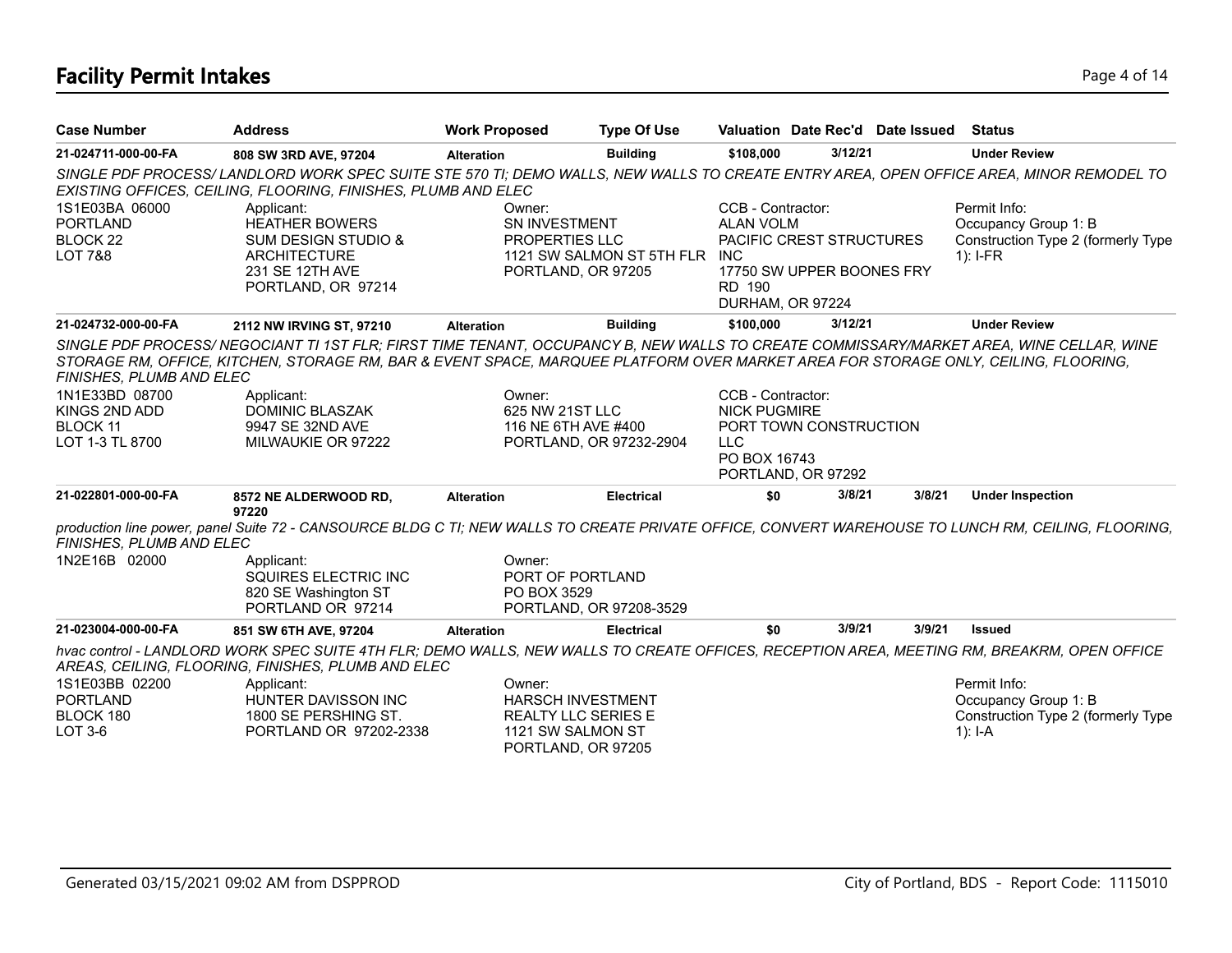## **Facility Permit Intakes** Page 5 of 14

| <b>Case Number</b>                                               | <b>Address</b>                                                                                                                                                                                                                                                                                                                                                                                                                                                                                                                                                                                                                                                                                                                        | <b>Work Proposed</b>                                                                                        | <b>Type Of Use</b>                                                                            | Valuation Date Rec'd Date Issued                                                         |        |        | <b>Status</b>                                                                                                                                  |
|------------------------------------------------------------------|---------------------------------------------------------------------------------------------------------------------------------------------------------------------------------------------------------------------------------------------------------------------------------------------------------------------------------------------------------------------------------------------------------------------------------------------------------------------------------------------------------------------------------------------------------------------------------------------------------------------------------------------------------------------------------------------------------------------------------------|-------------------------------------------------------------------------------------------------------------|-----------------------------------------------------------------------------------------------|------------------------------------------------------------------------------------------|--------|--------|------------------------------------------------------------------------------------------------------------------------------------------------|
| 21-023035-000-00-FA                                              | 851 SW 6TH AVE, 97204                                                                                                                                                                                                                                                                                                                                                                                                                                                                                                                                                                                                                                                                                                                 | <b>Alteration</b>                                                                                           | <b>Electrical</b>                                                                             | \$0                                                                                      | 3/9/21 | 3/9/21 | <b>Final</b>                                                                                                                                   |
|                                                                  | fire alarm - LANDLORD WORK SPEC SUITE 4TH FLR; DEMO WALLS, NEW WALLS TO CREATE OFFICES, RECEPTION AREA, MEETING RM, BREAKRM, OPEN OFFICE<br>AREAS, CEILING, FLOORING, FINISHES, PLUMB AND ELEC                                                                                                                                                                                                                                                                                                                                                                                                                                                                                                                                        |                                                                                                             |                                                                                               |                                                                                          |        |        |                                                                                                                                                |
| 1S1E03BB 02200<br><b>PORTLAND</b><br>BLOCK 180<br><b>LOT 3-6</b> | Applicant:<br>POINT MONITOR CORP<br>5863 LAKEVIEW BLVD #100<br>LAKE OSWEGO, OR 97035-7058                                                                                                                                                                                                                                                                                                                                                                                                                                                                                                                                                                                                                                             | Owner:<br><b>HARSCH INVESTMENT</b><br><b>REALTY LLC SERIES E</b><br>1121 SW SALMON ST<br>PORTLAND, OR 97205 |                                                                                               |                                                                                          |        |        | Permit Info:<br>Occupancy Group 1: B<br>Construction Type 2 (formerly Type<br>1): $I - A$                                                      |
| 21-023116-000-00-FA                                              | 915 SW HARVEY MILK ST, 97205                                                                                                                                                                                                                                                                                                                                                                                                                                                                                                                                                                                                                                                                                                          | <b>Alteration</b>                                                                                           | <b>Electrical</b>                                                                             | \$0                                                                                      | 3/9/21 | 3/9/21 | <b>Final</b>                                                                                                                                   |
| <b>MAY BE REQUIRED</b>                                           | Installing 2-Access Control Panels, 10-Card Reader Devices and 18-Cameras - LANDLORD WK 4TH AND 5TH FL; DEMO WALLS, NEW WALL TO CREATE 4TH FLR - MED<br>CONF, DEMO LAB, HUDDLE, IDF, STORAGE RM, WELLNESS RM, REST RM, PRINT RM, PHONE RMS, COLLAB, MEETING RM, RECEPTION; 5TH FLR COLLAB, CONF,                                                                                                                                                                                                                                                                                                                                                                                                                                      |                                                                                                             |                                                                                               |                                                                                          |        |        | HUDDLE, IDF, STORAGE, BREAK RM, PHONE RM, MEETING RM, PRINT RM, ELEVATOR LOBBY; CEILING, FLOORING, FINISHES, PLUMB AND ELEC - FUTURE TI PERMIT |
| 1N1E34CC 02800<br><b>PORTLAND</b><br><b>BLOCK 86 1/2</b>         | Applicant:<br><b>TERRY DEAN COLE</b><br><b>HAMER ELECTRIC INC</b>                                                                                                                                                                                                                                                                                                                                                                                                                                                                                                                                                                                                                                                                     | Owner:<br><b>HARSCH INVESTMENT</b><br>PROPERTIES LLC                                                        |                                                                                               |                                                                                          |        |        | Permit Info:<br>Occupancy Group 1: B_Bank, Off.,<br>Med.Off., Pub.Bldg.                                                                        |
| LOT 1&2 EXC PT IN ST<br>LOT 3-6                                  | 126 INDUSTRIAL WAY<br>LONGVIEW, WA 98632                                                                                                                                                                                                                                                                                                                                                                                                                                                                                                                                                                                                                                                                                              | PORTLAND, OR 97205                                                                                          | 1121 SW SALMON ST STE 500                                                                     |                                                                                          |        |        | Construction Type 2 (formerly Type<br>$1$ : I-A                                                                                                |
| 21-023140-000-00-FA                                              | 621 SW MORRISON ST, 97205                                                                                                                                                                                                                                                                                                                                                                                                                                                                                                                                                                                                                                                                                                             | <b>Alteration</b>                                                                                           | <b>Electrical</b>                                                                             | \$0                                                                                      | 3/9/21 | 3/9/21 | <b>Final</b>                                                                                                                                   |
| 1S1E03BB 01800                                                   | power - CVS PHARMACY BSMNT, 1ST & 2ND FLR TI; DEMO WALLS, NEW WALLS TO CREATE, ELEVATOR & STAIRS W/GUARDRAILS, BASEMENT - OFFICE, BREAKRM,<br>RECEIVING/STORAGE AREA; 1ST FLR - RETAIL AREA, RECEIVING AREA, PHOTO LAB, CHECKOUT AREA; 2ND FLR - BATHRMS, RETAIL AREA, PHARMACY; ROOF -<br>NEW ELEVATOR SHAFT, CEILING, FLOORING, FINISHES, PLUMB AND ELEC<br>Applicant:<br>STONER ELECTRIC INC<br>1904 SE OCHOCO ST.<br>MILWAUKIE OR 97222-7315                                                                                                                                                                                                                                                                                      | Owner:<br>LVA4 PORTLAND ABB LLC<br>712 MAIN ST STE 2500<br>HOUSTON, TX 77002-3243                           |                                                                                               |                                                                                          |        |        |                                                                                                                                                |
| 21-023323-000-00-FA                                              | <b>3181 SW SAM JACKSON PARK</b>                                                                                                                                                                                                                                                                                                                                                                                                                                                                                                                                                                                                                                                                                                       | <b>Alteration</b>                                                                                           | <b>Electrical</b>                                                                             | \$0                                                                                      | 3/9/21 | 3/9/21 | <b>Under Inspection</b>                                                                                                                        |
| 1S1E09<br>00200                                                  | RD - Bldg OHS, 97201<br>power - OHSU (OHS) 6C--OR#1 Electrical alterations:New line isolation panel from existing distribution panel for OR-1 (add new breaker and new feeder). Provide 4 new duplex<br>receptacles from new line isolation panel. Re-feed 1 quad and 1 duplex receptacle from panel 6E6, Re-feed one 20A/208 receptacle from panel 6E6. Install series 4000 wire mold<br>with 5 duplex receptacles from 6E6. Install new dedicated duplex receptacle fed from panel 6E6. Replace 8 existing 2x4 fixtures with new LED fixtures. Replace 6 existing can<br>lights with new LED can lights. Replace panel 6E3 with new panel(reuse feed<br>Applicant:<br>DYNALECTRIC COMPANY<br>2225 NW 20th Ave.<br>PORTLAND OR 97209 | Owner:<br><b>HIGHER EDUCATION</b><br><b>RD</b>                                                              | OREGON STATE BOARD OF<br>3181 SW SAM JACKSON PARK 2225 NW 20TH AVE<br>PORTLAND, OR 97239-3011 | CCB - Contractor:<br><b>CELINE WILLIAMS</b><br>DYNALECTRIC COMPANY<br>PORTLAND, OR 97209 |        |        | Permit Info:<br>Occupancy Group 1: I-2<br>Construction Type 2 (formerly Type<br>$1$ : I-A                                                      |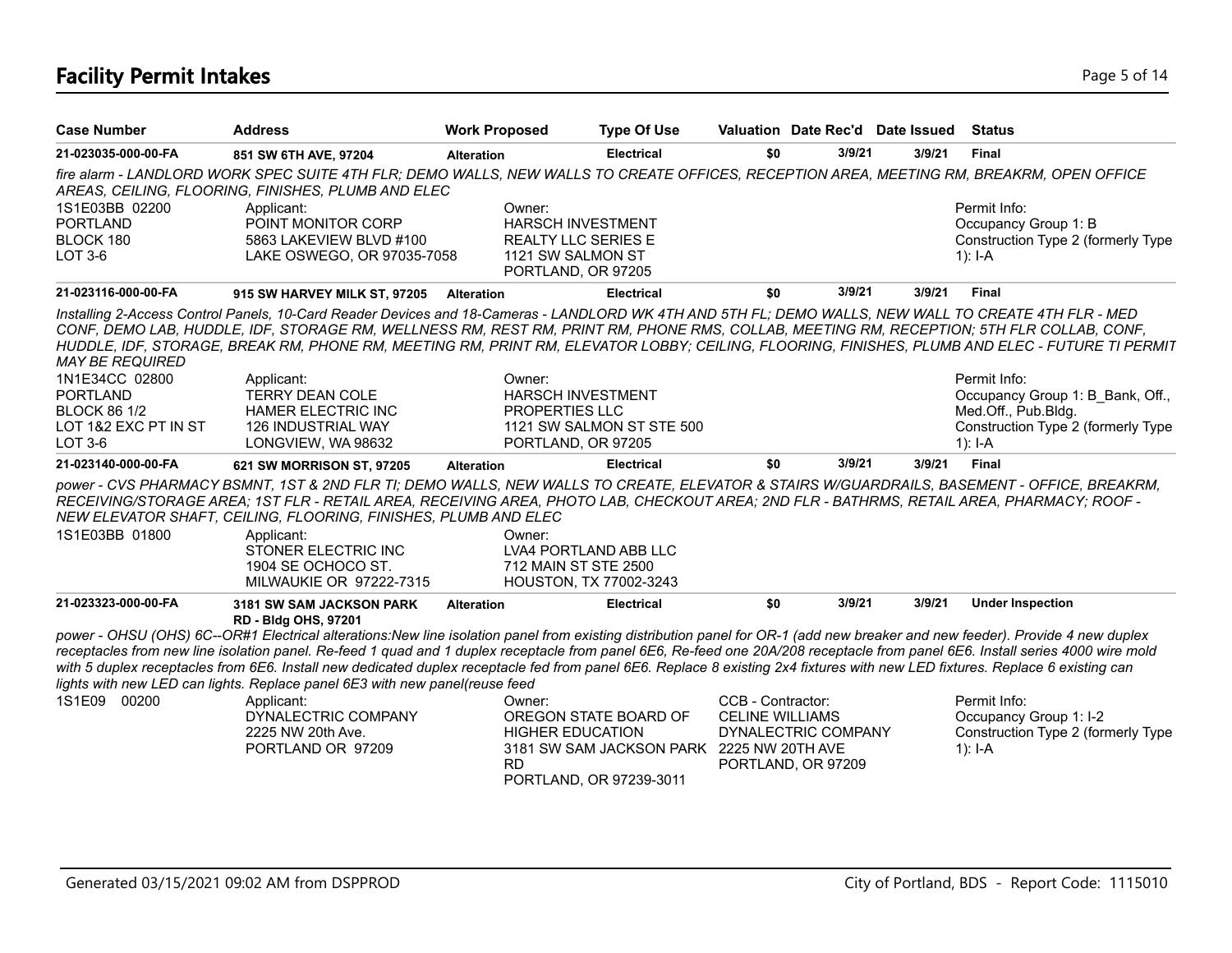## **Facility Permit Intakes** Page 6 of 14

| <b>Case Number</b>                                                                      | <b>Address</b>                                                                                                                                                                                                                                                                                                                     | <b>Work Proposed</b> | <b>Type Of Use</b>                                                                   |                                                                 | Valuation Date Rec'd Date Issued                                    |         | <b>Status</b>                                                                                                                                   |
|-----------------------------------------------------------------------------------------|------------------------------------------------------------------------------------------------------------------------------------------------------------------------------------------------------------------------------------------------------------------------------------------------------------------------------------|----------------------|--------------------------------------------------------------------------------------|-----------------------------------------------------------------|---------------------------------------------------------------------|---------|-------------------------------------------------------------------------------------------------------------------------------------------------|
| 21-023417-000-00-FA                                                                     | 7000 NE AIRPORT WAY, 97218                                                                                                                                                                                                                                                                                                         | <b>Alteration</b>    | <b>Electrical</b>                                                                    | \$0                                                             | 3/9/21                                                              | 3/9/21  | Final                                                                                                                                           |
|                                                                                         | voice/data - TERMINAL BAG CLAIM OFFICE TI DEPLANNING LVL;                                                                                                                                                                                                                                                                          |                      |                                                                                      |                                                                 |                                                                     |         |                                                                                                                                                 |
| 1N2E08B 00400<br>SECTION 08 1N 2E<br>TL 400 7.39 ACRES<br>SEE SUB ACCOUNT<br>R705697 (R | Applicant:<br><b>OEG INC</b><br>1709 SE 3RD AVE.<br>PORTLAND OR 97214-4547                                                                                                                                                                                                                                                         |                      | Owner:<br>PORT OF PORTLAND<br>PO BOX 3529<br>PORTLAND, OR 97208-3529                 | CCB - Contractor:<br><b>GONZALEZ</b><br>OEG INC                 | <b>LAUREL SEMPREVIVO-</b><br>3200 NW YEON AVE<br>PORTLAND, OR 97210 |         | Permit Info:<br>Occupancy Group 1: A-3<br>Construction Type 2 (formerly Type<br>1): $I - A$                                                     |
| 21-023753-000-00-FA                                                                     | 1410 NW JOHNSON ST, 97209                                                                                                                                                                                                                                                                                                          | <b>Alteration</b>    | <b>Electrical</b>                                                                    | \$0                                                             | 3/10/21                                                             | 3/10/21 | <b>Issued</b>                                                                                                                                   |
| 1N1E33AD 02000<br><b>COUCHS ADD</b><br>BLOCK 123<br>E 1/2 OF LOT 5&8                    | LANDLORD WORK STE 201 2ND FLR; DEMO WALLS, NEW WALLS TO CREATE OFFICES, OPEN OFFICE AREA, CEILING, FLOORING, FINISHES AND ELEC; **// NOTE<br>(replaces canceled ET permit 21-005969ET pulled in error- DIRTT Office-Add/Modify (5) Branch Circuits)<br>Applicant:<br>DYNALECTRIC COMPANY<br>2225 NW 20th Ave.<br>PORTLAND OR 97209 | Owner:               | ANTILLES HOLDINGS LLC<br>2801 SW PATTON LN<br>PORTLAND, OR 97201                     | CCB - Contractor:<br><b>CELINE WILLIAMS</b><br>2225 NW 20TH AVE | DYNALECTRIC COMPANY<br>PORTLAND, OR 97209                           |         |                                                                                                                                                 |
| 21-023870-000-00-FA                                                                     | 905 NW 12TH AVE, 97209                                                                                                                                                                                                                                                                                                             | <b>Alteration</b>    | <b>Electrical</b>                                                                    | \$0                                                             | 3/10/21                                                             |         | <b>Under Review</b>                                                                                                                             |
|                                                                                         | power- DAILY CAFE HVAC UPGRADE ; REPLACE ROOF TOP CONDENSER UNITS, FAN-COILS, DIFFUSERS, GRILLES, AND ELEC                                                                                                                                                                                                                         |                      |                                                                                      |                                                                 |                                                                     |         |                                                                                                                                                 |
| 1N1E33AD 00100<br><b>COUCHS ADD</b><br>BLOCK 143<br><b>LOT 1-8</b>                      |                                                                                                                                                                                                                                                                                                                                    | Owner:               | UNICO BOP RIVERTEC LLC<br>1215 4TH AVE #600<br>SEATTLE, WA 98161                     |                                                                 |                                                                     |         |                                                                                                                                                 |
| 21-023960-000-00-FA                                                                     | 516 SE MORRISON ST, 97214                                                                                                                                                                                                                                                                                                          | <b>Alteration</b>    | <b>Electrical</b>                                                                    | \$0                                                             | 3/10/21                                                             |         | <b>Under Review</b>                                                                                                                             |
| 1S1E02BB 06100                                                                          | FINISHES, PLUMB AND ELEC - FUTURE PERMIT FOR NEW TENANT MAY BE REQUIRED                                                                                                                                                                                                                                                            | Owner:               | UPG WEATHERLY PROPERTY<br><b>OWNER LLC</b><br>1215 4TH AVE #600<br>SEATTLE, WA 98161 |                                                                 |                                                                     |         | power-LANDLORD WORK FLS 10&12 White Box ; DEMO WALLS, NEW WALL TO CREATE 10TH FLR - ELECTRICAL RM; 12TH FLR - ELECTRICAL RM; CEILING, FLOORING, |
| 21-024023-000-00-FA                                                                     | 350 SE MILL ST, 97214                                                                                                                                                                                                                                                                                                              | <b>Alteration</b>    | <b>Electrical</b>                                                                    | \$0                                                             | 3/10/21                                                             |         | <b>Under Review</b>                                                                                                                             |
|                                                                                         | pwr - TRAILHEAD 1ST FL, STE 5B TI; FIRST TIME TENANT - DEMISING WALL, WORK STATION, ELEC                                                                                                                                                                                                                                           |                      |                                                                                      |                                                                 |                                                                     |         |                                                                                                                                                 |
| 1S1E03DA 02600<br>STEPHENS ADD<br>BLOCK 44<br><b>LOT 1-4</b><br>LOT 5-8 EXC PT IN ST    |                                                                                                                                                                                                                                                                                                                                    | Owner:               | 1805 MLK OWNER LLC<br>222 SW COLUMBIA ST #700<br>PORTLAND, OR 97201                  |                                                                 |                                                                     |         |                                                                                                                                                 |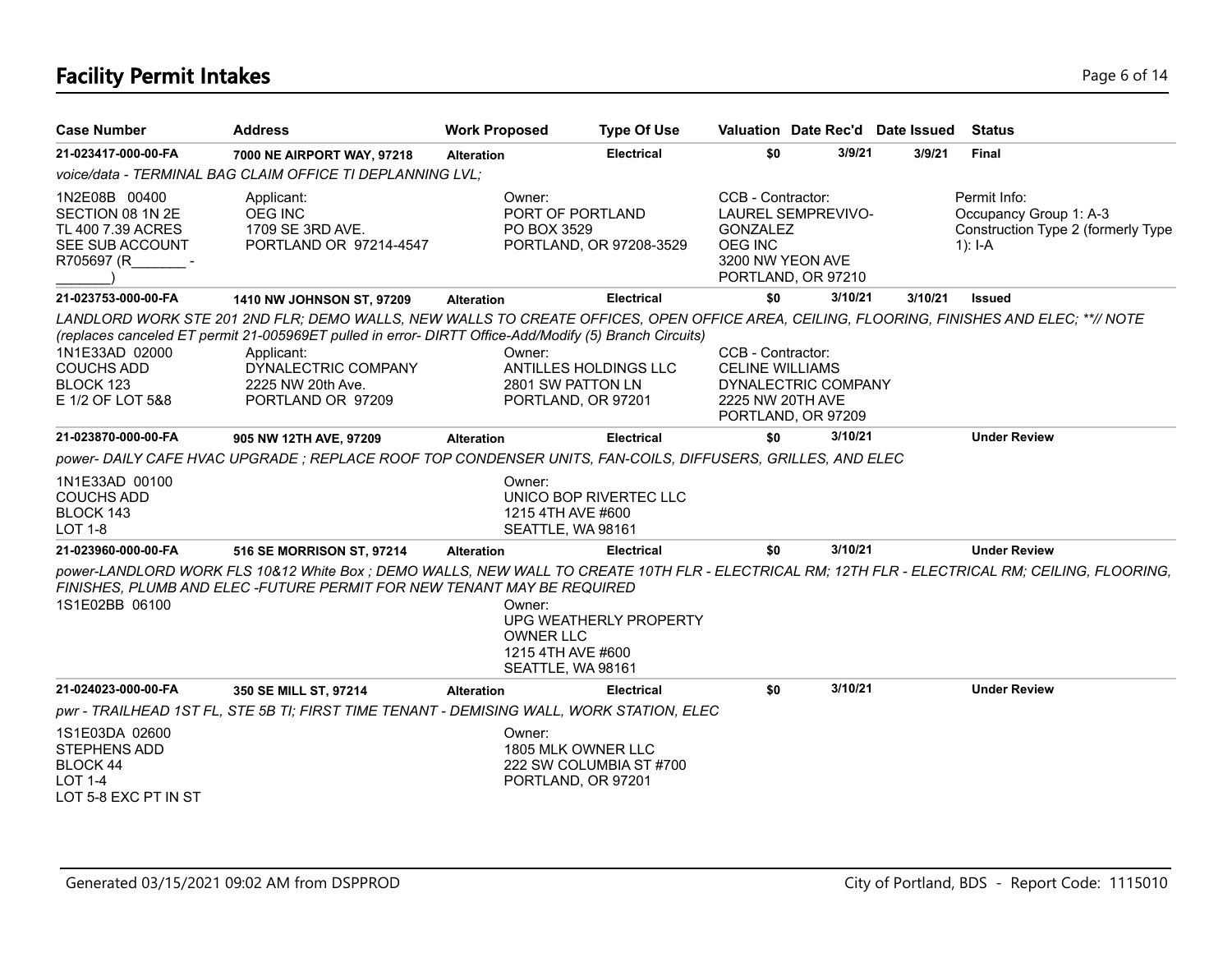| <b>Case Number</b>                                                                                        | Address                                                                                                                                                                                              | <b>Work Proposed</b> | <b>Type Of Use</b>                                                                                 |     |         | Valuation Date Rec'd Date Issued | <b>Status</b>                                                                                                              |
|-----------------------------------------------------------------------------------------------------------|------------------------------------------------------------------------------------------------------------------------------------------------------------------------------------------------------|----------------------|----------------------------------------------------------------------------------------------------|-----|---------|----------------------------------|----------------------------------------------------------------------------------------------------------------------------|
| 21-024036-000-00-FA                                                                                       | 12000 SW 49TH AVE, 97219                                                                                                                                                                             | <b>Alteration</b>    | <b>Electrical</b>                                                                                  | \$0 | 3/10/21 |                                  | <b>Under Review</b>                                                                                                        |
|                                                                                                           | pwr - SYLVANIA LIBRARY LRC RM 206 AND 210 TI; CREATE OPEN OFFICE, OFFICE, CONFERENCE RM, AND WORKSTATIONS IN RM 206:CREATE OPEN OFFICE WITH<br>WORKSTATIONS AND COLLAB AREA IN RM 210; CEILING, ELEC |                      |                                                                                                    |     |         |                                  |                                                                                                                            |
| 1S1E31D 00200                                                                                             |                                                                                                                                                                                                      |                      | Owner:<br>PORTLAND COMMUNITY<br><b>COLLEGE DISTRICT</b><br>PO BOX 19000<br>PORTLAND, OR 97280-0990 |     |         |                                  | Permit Info:<br>Occupancy Group 1: B<br>Construction Type 2 (formerly Type<br>$1$ : II-N                                   |
| 21-024300-000-00-FA                                                                                       | <b>825 NE MULTNOMAH ST - UNIT</b><br>1,97232                                                                                                                                                         | <b>Alteration</b>    | <b>Electrical</b>                                                                                  | \$0 | 3/11/21 |                                  | <b>Under Review</b>                                                                                                        |
|                                                                                                           | power - PACIFICORP, STE 700 TI; DEMO WALL, NEW WALL TO CREATE TEMPORARY SECURITY OFFICE, CEILING, FLOORING, FINISHES, AND ELEC                                                                       |                      |                                                                                                    |     |         |                                  |                                                                                                                            |
| 1N1E35BB 90002<br><b>LLOYD CENTER TOWER</b><br><b>CONDOMINIUM</b><br>UNIT <sub>1</sub><br>DEPT OF REVENUE |                                                                                                                                                                                                      |                      | Owner:<br><b>PACIFICORP</b><br>825 NE MULTNOMAH ST #1900<br>PORTLAND, OR 97232-2151                |     |         |                                  | Permit Info:<br>Occupancy Group 1: B Bank, Off.,<br>Med.Off., Pub.Bldg.<br>Construction Type 2 (formerly Type<br>$1$ : I-A |
| 21-024308-000-00-FA                                                                                       | 1 SW COLUMBIA ST, 97258                                                                                                                                                                              | <b>Alteration</b>    | <b>Electrical</b>                                                                                  | \$0 | 3/11/21 |                                  | <b>Under Review</b>                                                                                                        |
|                                                                                                           | power- LANDLORD WORK 10TH FLR COMMON CORRIDOR TI; DEMO CEILING, REMODEL COMMON CORRIDOR, CEILING, FLOORING, FINISHES AND ELEC                                                                        |                      |                                                                                                    |     |         |                                  |                                                                                                                            |
| 1S1E03BD 01800<br><b>PORTLAND</b><br>BLOCK 114<br><b>LOT 1-3</b><br>LOT 4 EXC PT IN STS, LOT<br>$5-8$     |                                                                                                                                                                                                      | <b>LLC</b>           | Owner:<br>UMPQUA PLAZA PROPERTY<br>1 SW COLUMBIA ST #445<br>PORTLAND, OR 97258                     |     |         |                                  |                                                                                                                            |
| 21-024311-000-00-FA                                                                                       | 1 SW COLUMBIA ST, 97258                                                                                                                                                                              | <b>Alteration</b>    | <b>Electrical</b>                                                                                  | \$0 | 3/11/21 |                                  | <b>Under Review</b>                                                                                                        |
|                                                                                                           | power- LANDLORD WORK 18TH FLR COMMON CORRIDOR TI; DEMO CEILING, REMODEL COMMON CORRIDOR, CEILING, FLOORING, FINISHES AND ELEC                                                                        |                      |                                                                                                    |     |         |                                  |                                                                                                                            |
| 1S1E03BD 01800<br><b>PORTLAND</b><br>BLOCK 114<br><b>LOT 1-3</b><br>LOT 4 EXC PT IN STS, LOT<br>$5-8$     |                                                                                                                                                                                                      | LLC.                 | Owner:<br>UMPQUA PLAZA PROPERTY<br>1 SW COLUMBIA ST #445<br>PORTLAND, OR 97258                     |     |         |                                  |                                                                                                                            |
| 21-024342-000-00-FA                                                                                       | 4805 NE GLISAN ST, 97213                                                                                                                                                                             | <b>Alteration</b>    | <b>Electrical</b>                                                                                  | \$0 | 3/11/21 | 3/11/21                          | <b>Issued</b>                                                                                                              |
|                                                                                                           | INSTALL (1) NEW CHIME STROBE IN ROOM TFS18. PR# - Plant/FA - Upgrade - 003-2021                                                                                                                      |                      |                                                                                                    |     |         |                                  |                                                                                                                            |
| 1N2E31BD 04100<br>SECTION 31 1N 2E<br>TL 4100 9.54 ACRES                                                  | Applicant:<br>TICE ELECTRIC COMPANY<br>5405 N Lagoon Ave.<br>PORTLAND OR 97217-7637                                                                                                                  |                      | Owner:<br>PROVIDENCE HEALTH &<br>SERVICES-OREGON<br>800 5TH AVE #1200<br>SEATTLE, WA 98104         |     |         |                                  | Permit Info:<br>Occupancy Group 1: I-2<br>Construction Type 2 (formerly Type<br>$1$ : I-A                                  |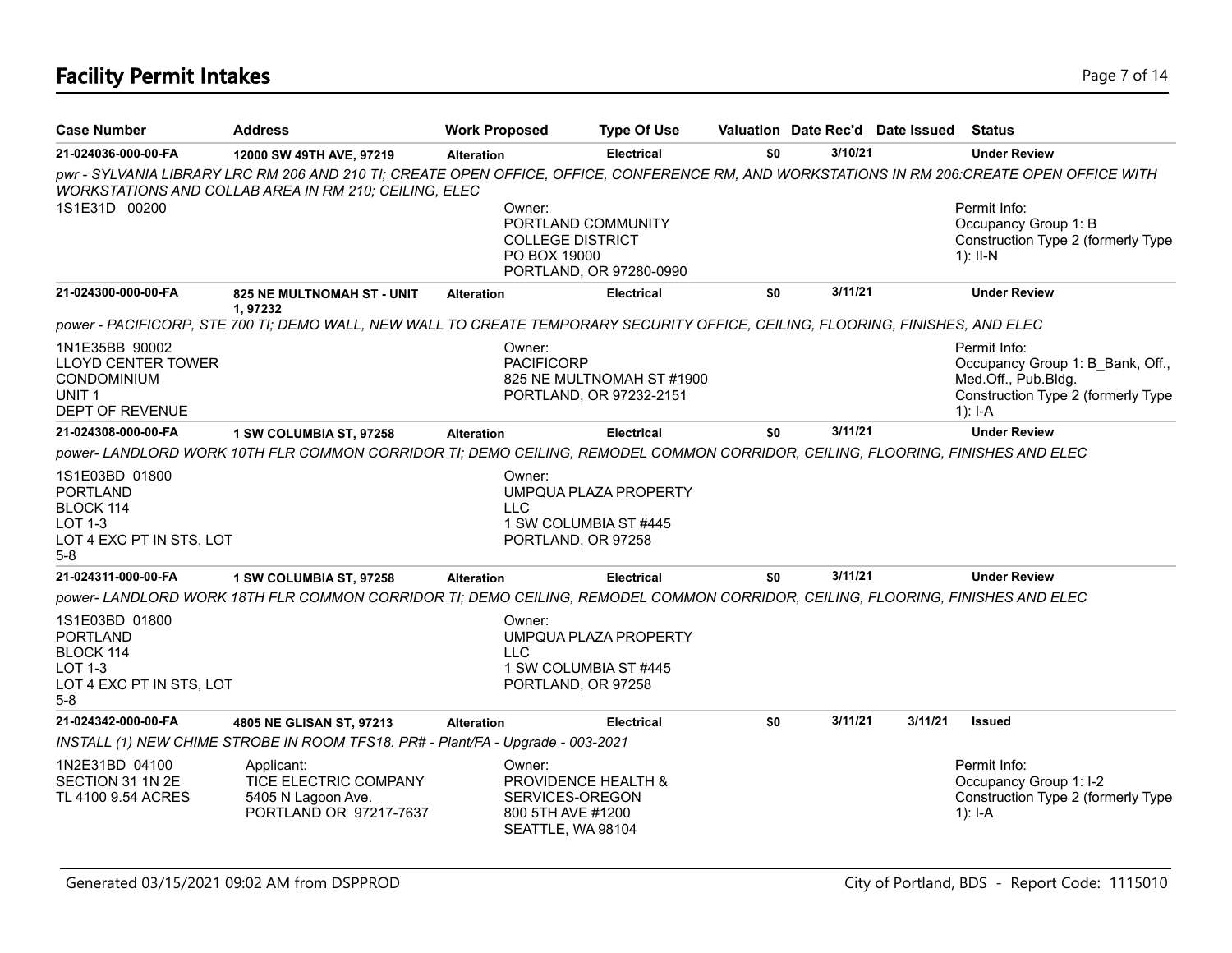## **Facility Permit Intakes** Page 8 of 14

| <b>Case Number</b>                                                                                                                  | <b>Address</b>                                                                                                                                        | <b>Work Proposed</b> | <b>Type Of Use</b>                                                                                                       |                                             | Valuation Date Rec'd Date Issued                                          |         | <b>Status</b>                                                                                                                                                                                                                         |
|-------------------------------------------------------------------------------------------------------------------------------------|-------------------------------------------------------------------------------------------------------------------------------------------------------|----------------------|--------------------------------------------------------------------------------------------------------------------------|---------------------------------------------|---------------------------------------------------------------------------|---------|---------------------------------------------------------------------------------------------------------------------------------------------------------------------------------------------------------------------------------------|
| 21-024343-000-00-FA                                                                                                                 | 808 SW CAMPUS DR - Unit KPV,<br>97201                                                                                                                 | <b>Alteration</b>    | <b>Electrical</b>                                                                                                        | \$0                                         | 3/11/21                                                                   | 3/11/21 | <b>Issued</b>                                                                                                                                                                                                                         |
|                                                                                                                                     | power-OHSU (KPV)- Add (2) battery backup can Lights RM 4152                                                                                           |                      |                                                                                                                          |                                             |                                                                           |         |                                                                                                                                                                                                                                       |
| 1S1E09 00200                                                                                                                        | Applicant:<br>DYNALECTRIC COMPANY<br>2225 NW 20th Ave.<br>PORTLAND OR 97209                                                                           | Owner:<br><b>RD</b>  | OREGON STATE BOARD OF<br><b>HIGHER EDUCATION</b><br>3181 SW SAM JACKSON PARK 2225 NW 20TH AVE<br>PORTLAND, OR 97239-3011 | CCB - Contractor:<br><b>CELINE WILLIAMS</b> | DYNALECTRIC COMPANY<br>PORTLAND, OR 97209                                 |         | Permit Info:<br>Occupancy Group 1: I-2<br>Construction Type 2 (formerly Type<br>$1$ : I-A                                                                                                                                             |
| 21-024407-000-00-FA                                                                                                                 | 350 SW JEFFERSON ST, 97201                                                                                                                            | <b>Alteration</b>    | <b>Electrical</b>                                                                                                        | \$0                                         | 3/11/21                                                                   | 3/11/21 | <b>Issued</b>                                                                                                                                                                                                                         |
|                                                                                                                                     | access controls-Add card readers to (1) passenger elev. And (1) parking elevator for EB. Low voltage access control                                   |                      |                                                                                                                          |                                             |                                                                           |         |                                                                                                                                                                                                                                       |
| 1S1E03BC 01600                                                                                                                      | Applicant:<br><b>BRIAN COOK</b><br>COOK SECURITY GROUP INC<br>5841 SE INTERNATIONAL WY<br>MILWAUKIE, OR 97222                                         | Owner:               | SOF-XI WFP OWNER LLC<br>591 W PUTNAM AVE<br>GREENWICH, CT 06830                                                          | CCB - Contractor:                           | COOK SECURITY GROUP INC<br>9225 NE CASCADES PARKWAY<br>PORTLAND, OR 97220 |         |                                                                                                                                                                                                                                       |
| 21-024549-000-00-FA                                                                                                                 | 7000 NE AIRPORT WAY, 97218                                                                                                                            | <b>Alteration</b>    | <b>Electrical</b>                                                                                                        | \$0                                         | 3/12/21                                                                   |         | <b>Under Review</b>                                                                                                                                                                                                                   |
| COVERING, CEILING ELEC<br>1N2E08B 00400<br>SECTION 08 1N 2E<br>TL 400 7.39 ACRES<br>SEE SUB ACCOUNT<br>R705697 (R                   |                                                                                                                                                       | Owner:               | PORT OF PORTLAND<br>PO BOX 3529<br>PORTLAND, OR 97208-3529                                                               |                                             |                                                                           |         | pwr - TERMINAL CONCOURSE C DEPLANNING LVL ESCALATOR WASH STATION; CREATE NEW ESCALATOR WASH AREA, INSTALL NEW CHAIN LINK FENCE W/ FABRIC<br>Permit Info:<br>Occupancy Group 1: A-3<br>Construction Type 2 (formerly Type<br>$1$ : I-A |
| 21-024613-000-00-FA                                                                                                                 | 10101 SE MAIN ST - Unit LL-1,                                                                                                                         | <b>Alteration</b>    | <b>Electrical</b>                                                                                                        | \$0                                         | 3/12/21                                                                   |         | <b>Under Review</b>                                                                                                                                                                                                                   |
| RM, REMODEL EXISTING SPACE, CEILING, ELEC<br>1S2E04A 90006<br>PORTLAND ADVENTIST<br><b>MEDICAL PLAZA</b><br>CONDOMINIUM<br>LOT LL-1 | 97216<br>pwr - ADVENTIST POB 2 SUITE 3001 OB/GYN TI 3RD FLR; CREATE WAITING AREA, EXAM RMS, OFFICES, CONSULT RM, CLEAN STORAGE, SOILED HOLD, MED PREP | Owner:               | PORTLAND ADVENTIST<br><b>MEDICAL CENTER</b><br>PO BOX 619135<br>ROSEVILLE, CA 95661                                      |                                             |                                                                           |         | Permit Info:<br>Occupancy Group 1: B<br>Construction Type 2 (formerly Type<br>1): $II-B$                                                                                                                                              |
| 21-024674-000-00-FA                                                                                                                 | 7150 NE AIRPORT WAY, 97218                                                                                                                            | <b>Alteration</b>    | <b>Electrical</b>                                                                                                        | \$0                                         | 3/12/21                                                                   |         | <b>Under Review</b>                                                                                                                                                                                                                   |
| ESTIMATE *******<br>1N2E08 00300                                                                                                    | pwr - RCC HERTZ RENTAL CAR TI 1ST FLR; FIRST TIME TENANT, BUILD OUT OFFICES, BREAKRM, IT CLOSET, STORAGE, WORK AREAS, CEILING ELEC ******* BID        | Owner:               | PORT OF PORTLAND<br>PO BOX 3529<br>PORTLAND, OR 97208-3529                                                               |                                             |                                                                           |         |                                                                                                                                                                                                                                       |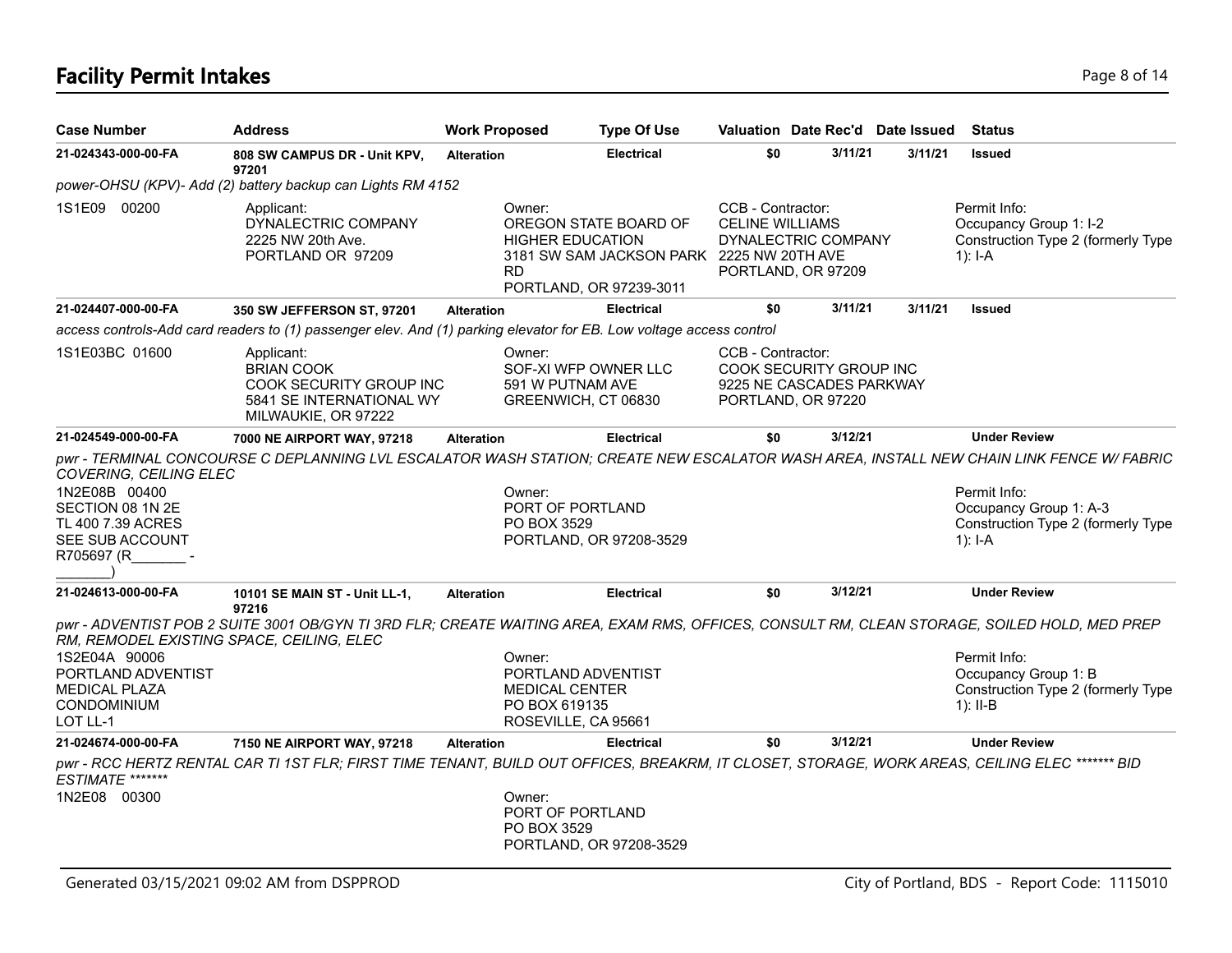| <b>Case Number</b>                                                                        | <b>Address</b>                                                                                                                                                                                                                                     | <b>Work Proposed</b> | <b>Type Of Use</b>                                                                            |           |         | Valuation Date Rec'd Date Issued | <b>Status</b>                                                                               |
|-------------------------------------------------------------------------------------------|----------------------------------------------------------------------------------------------------------------------------------------------------------------------------------------------------------------------------------------------------|----------------------|-----------------------------------------------------------------------------------------------|-----------|---------|----------------------------------|---------------------------------------------------------------------------------------------|
| 21-024691-000-00-FA                                                                       | 7200 NE AIRPORT WAY, 97218                                                                                                                                                                                                                         | <b>Alteration</b>    | <b>Electrical</b>                                                                             | \$0       | 3/12/21 |                                  | <b>Under Review</b>                                                                         |
| 1N2E08B 00400                                                                             | pwr - P3 PARKING GARAGE HERTZ TI LVL 2; FIRST TIME TENANT, BUILD OUT CUSTOMER SERVICE BOOTHS (GOLD, THRIFTY, RETURN), EXIT GUARD BOOTHS,<br>PAVEMENT STRIPING & MARKING, VEHICLE SECURITY BARRIERS, CEILING, ELEC ********* BID ESTIMATE ********* | Owner:               | PORT OF PORTLAND<br>PO BOX 3529<br>PORTLAND, OR 97208-3529                                    |           |         |                                  |                                                                                             |
| 21-024720-000-00-FA                                                                       | 7300 NE AIRPORT WAY, 97218                                                                                                                                                                                                                         | <b>Alteration</b>    | <b>Electrical</b>                                                                             | \$0       | 3/12/21 |                                  | <b>Under Review</b>                                                                         |
|                                                                                           | pwr - QTA HERTZ RENTAL CAR TI; DEMO/REMOVAL OF CAR WASH BLOWERS, PROPRIETARY FUEL MONITORING EQUIPMENT ELEC ********** BID ESTIMATE *********                                                                                                      |                      |                                                                                               |           |         |                                  |                                                                                             |
| 1N2E08A 01500<br>SECTION 08 1N 2E<br>TL 1500 1.66 ACRES                                   |                                                                                                                                                                                                                                                    | Owner:               | PORT OF PORTLAND<br>PO BOX 3529<br>PORTLAND, OR 97208-3529                                    |           |         |                                  |                                                                                             |
| 21-022768-000-00-FA                                                                       | 830 NE 47TH AVE, 97213                                                                                                                                                                                                                             | <b>Alteration</b>    | <b>Fire Alarms</b>                                                                            | \$1,500   | 3/8/21  |                                  | <b>Under Review</b>                                                                         |
|                                                                                           | INSTALL (2) NEW RIAM RELAYS FOR SECURITY DOORS.                                                                                                                                                                                                    |                      |                                                                                               |           |         |                                  |                                                                                             |
| 1N2E31BD 04200                                                                            | Applicant:<br>TIM ZUMWALT<br><b>TICE ELECTRIC CO</b><br>5405 N LAGOON AVE<br>PORTLAND, OR 97217                                                                                                                                                    | Owner:<br>#190       | PROVIDENCE HEALTH &<br>SERVICES-OREGON<br>4400 NE HALSEY ST BLDG 2<br>PORTLAND, OR 97213-1545 |           |         |                                  | Permit Info:<br>Occupancy Group 1: I-2<br>Construction Type 2 (formerly Type<br>1): $I-A$   |
| 21-023151-000-00-FA                                                                       | 7000 NE AIRPORT WAY, 97218                                                                                                                                                                                                                         | <b>Alteration</b>    | <b>Fire Alarms</b>                                                                            | \$537,620 | 3/9/21  |                                  | <b>Under Review</b>                                                                         |
| for concourse C.                                                                          | A one for one upgrade of the fire alarm system. Replacing any old unsupported devices with new supported devices. Drawings for Concourse turned in prior. These drawings are                                                                       |                      |                                                                                               |           |         |                                  |                                                                                             |
| 1N2E08B 00400<br>SECTION 08 1N 2E<br>TL 400 7.39 ACRES<br>SEE SUB ACCOUNT<br>R705697 (R - | Applicant:<br><b>CJ VOLESKY</b><br><b>CONVERGINT TECHNOLOGIES</b><br>7678 SW MOHAWK ST BLDG K<br>TUALATIN OR 97062                                                                                                                                 | Owner:               | PORT OF PORTLAND<br>PO BOX 3529<br>PORTLAND, OR 97208-3529                                    |           |         |                                  | Permit Info:<br>Occupancy Group 1: A-3<br>Construction Type 2 (formerly Type<br>1): $I - A$ |
| 21-023755-000-00-FA                                                                       | <b>3455 SW US VETERANS</b><br>HOSPITAL RD - Unit SON, 97201                                                                                                                                                                                        | <b>Alteration</b>    | <b>Fire Alarms</b>                                                                            | \$1       | 3/10/21 |                                  | <b>Under Review</b>                                                                         |
|                                                                                           | ALARM - ADD NOTIFICATION TO BUILDING TO BRING UP TO CODE.                                                                                                                                                                                          |                      |                                                                                               |           |         |                                  |                                                                                             |
| 1S1E09 01400                                                                              | Applicant:<br><b>ALEX ENTLER</b><br>Dynalectric Company<br>5711 SW Hood Ave<br>Portland OR 97239                                                                                                                                                   | Owner:               | OREGON STATE OF BOARD<br>OF HIGHER EDUCATION<br>1633 SW PARK AVE<br>PORTLAND, OR 97201-3218   |           |         |                                  | Permit Info:<br>Occupancy Group 1: B<br>Construction Type 2 (formerly Type<br>$1$ : II-FR   |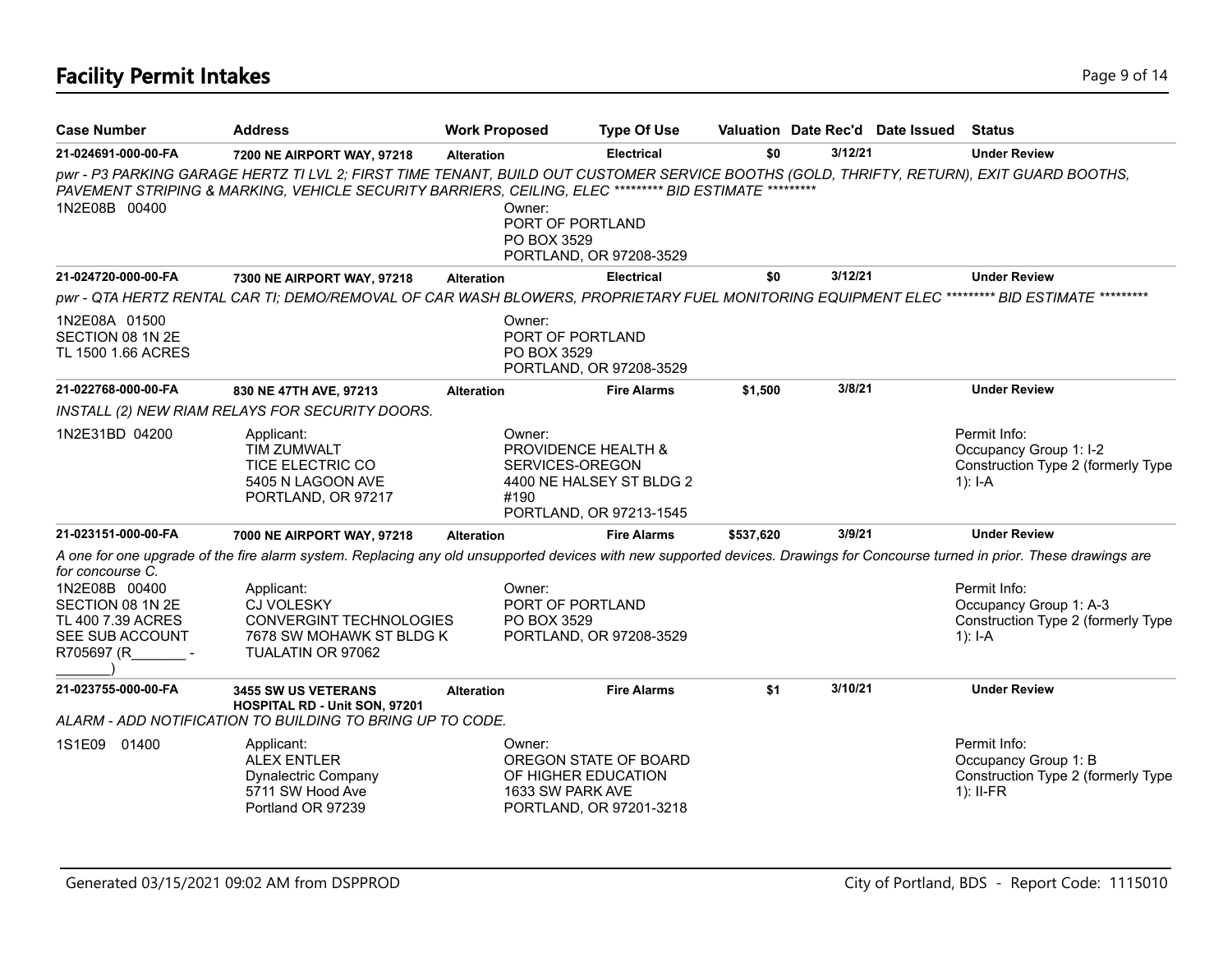## **Facility Permit Intakes** Page 10 of 14

| <b>Case Number</b>                                                                                       | <b>Address</b>                                                                                                            | <b>Work Proposed</b> |                                                                           | <b>Type Of Use</b>                                     |         |         | Valuation Date Rec'd Date Issued | <b>Status</b>                                                                                                                             |
|----------------------------------------------------------------------------------------------------------|---------------------------------------------------------------------------------------------------------------------------|----------------------|---------------------------------------------------------------------------|--------------------------------------------------------|---------|---------|----------------------------------|-------------------------------------------------------------------------------------------------------------------------------------------|
| 21-024479-000-00-FA                                                                                      | 2060 N MARINE DR, 97217                                                                                                   | <b>Alteration</b>    |                                                                           | <b>Fire Alarms</b>                                     | \$1     | 3/11/21 |                                  | <b>Under Review</b>                                                                                                                       |
| HALL E - REPLACE FAILING VOICE EVAC PANEL                                                                |                                                                                                                           |                      |                                                                           |                                                        |         |         |                                  |                                                                                                                                           |
| 2N1E33 00200<br>SECTION 33 2N 1E<br>TL 200 37.90 ACRES<br>SPLIT MAP & SPLIT LEVY<br>R314517 (R941040110) | Applicant:<br><b>CHRIS TYREE</b><br>COSCO FIRE PROTECTION INC<br>2501 SE COLUMBIA WAY STE 100<br>VANCOUVER WA 98661       |                      | Owner:<br><b>METRO</b><br>600 NE GRAND AVE                                | PORTLAND, OR 97232-2799                                |         |         |                                  |                                                                                                                                           |
| 21-023420-000-00-FA                                                                                      | 808 SW CAMPUS DR - Unit KPV,<br>97201                                                                                     | <b>Alteration</b>    |                                                                           | <b>Fire Sprinklers</b>                                 | \$1     | 3/9/21  | 3/11/21                          | <b>Issued</b>                                                                                                                             |
|                                                                                                          | OHSU KOHLER PAVILION 11TH & 12TH FLRS - ADD HOSE CABINETS AS NEEDED ON 11TH AND 12TH FLOORS                               |                      |                                                                           |                                                        |         |         |                                  |                                                                                                                                           |
| 1S1E09<br>00200                                                                                          | Applicant:<br>DAVE BATEMAN<br><b>VIKING SPRINKLERS</b><br>3245 NW FRONT AVE<br>PORTLAND, OR 97210                         |                      | Owner:<br><b>HIGHER EDUCATION</b><br><b>RD</b><br>PORTLAND, OR 97239-3011 | OREGON STATE BOARD OF<br>3181 SW SAM JACKSON PARK      |         |         |                                  | Permit Info:<br>Occupancy Group 1: I-2<br>Construction Type 2 (formerly Type<br>$1$ : I-A                                                 |
| 21-023441-000-00-FA                                                                                      | 7200 NE AIRPORT WAY, 97218                                                                                                | <b>Alteration</b>    |                                                                           | <b>Fire Sprinklers</b>                                 | \$1     | 3/9/21  | 3/11/21                          | <b>Issued</b>                                                                                                                             |
|                                                                                                          |                                                                                                                           |                      |                                                                           |                                                        |         |         |                                  | SPRINKLER - MODIFICATIONS TO EXISTING SPRINKLER SYSTEM TO ACCOMMODATE NEW ARCHITECTURAL LAYOUT IN SECTOR 15 ON LEVEL 10. (PERMIT GROUP 3) |
| 1N2E08B 00400                                                                                            | Applicant:<br><b>OLEH KHMARA</b><br><b>COSCO FIRE PROTECTION</b><br>2501 SE COLUMBIA WAY SUITE 100<br>VANCOUVER, WA 98661 |                      | Owner:<br>PORT OF PORTLAND<br>PO BOX 3529                                 | PORTLAND, OR 97208-3529                                |         |         |                                  |                                                                                                                                           |
| 21-024198-000-00-FA                                                                                      | 600 NE GRAND AVE, 97232                                                                                                   | <b>Alteration</b>    |                                                                           | <b>Fire Sprinklers</b>                                 | \$1,400 | 3/11/21 | 3/11/21                          | <b>Issued</b>                                                                                                                             |
|                                                                                                          | ADD AND RELOCATE SPRINKLERS FOR TENANT IMPROVEMENT AS REQUIRED FOR NEW WALLS AND CEILINGS.                                |                      |                                                                           |                                                        |         |         |                                  |                                                                                                                                           |
| 1N1E35BC 03700                                                                                           | Applicant:<br><b>DEVIN GANZ</b><br><b>VIKING AUTOMATIC SPRINKLER</b><br>3245 NW FRONT AVE.<br>PORTLAND, OR 97210          |                      | Owner:<br><b>METRO</b><br>600 NE GRAND AVE                                | PORTLAND, OR 97232-2736                                |         |         |                                  |                                                                                                                                           |
| 21-023201-000-00-FA                                                                                      | 1250 NW 9TH AVE, 97209                                                                                                    | <b>Alteration</b>    |                                                                           | <b>Fixed</b><br><b>Extinguishing</b><br><b>Systems</b> | \$1     | 3/9/21  | 3/11/21                          | <b>Issued</b>                                                                                                                             |
|                                                                                                          | FIXED SYSTEM / BRAINIUM STUDIOS 6TH FL TI; INSTALL FIXED SUPPRESSION SYSTEM UNDER KITCHEN EXHAUST HOOD.                   |                      |                                                                           |                                                        |         |         |                                  |                                                                                                                                           |
| 1N1E34BB 01305<br><b>STATION PLACE</b><br>LOT <sub>5</sub>                                               | Applicant:<br><b>RICKY BELENDEZ</b><br>PYE BARKER FIRE & SAFETY<br>18260 SW 100TH CT<br>TUALATIN, OR 97062                |                      | Owner:<br><b>CSHV 9NORTH LLC</b><br>PO BOX 638<br>ADDISON, TX 75001-0638  |                                                        |         |         |                                  |                                                                                                                                           |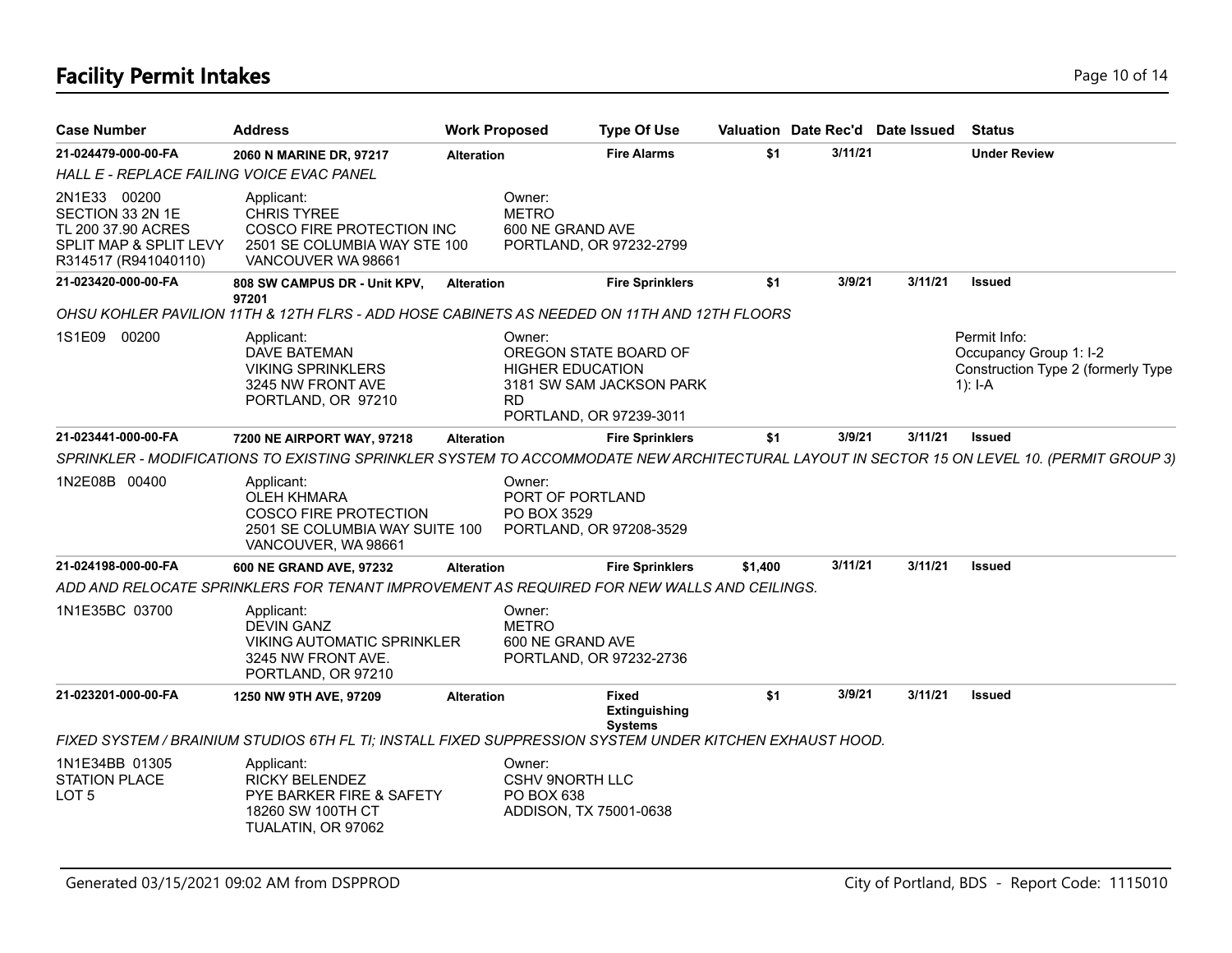## **Facility Permit Intakes** Page 11 of 14

| <b>Case Number</b>                                                                      | <b>Address</b>                                                                                                                              | <b>Work Proposed</b>                                                | <b>Type Of Use</b>                                                         |                                                                                                                                                | Valuation Date Rec'd Date Issued | <b>Status</b>                                                                                                                            |
|-----------------------------------------------------------------------------------------|---------------------------------------------------------------------------------------------------------------------------------------------|---------------------------------------------------------------------|----------------------------------------------------------------------------|------------------------------------------------------------------------------------------------------------------------------------------------|----------------------------------|------------------------------------------------------------------------------------------------------------------------------------------|
| 21-023409-000-00-FA                                                                     | 50 SW JEFFERSON ST, 97201                                                                                                                   | <b>Alteration</b>                                                   | Fixed<br><b>Extinguishing</b><br><b>Systems</b>                            | \$1                                                                                                                                            | 3/9/21<br>3/11/21                | <b>Issued</b>                                                                                                                            |
|                                                                                         | GASTROMANIA TI - HOOK UP ANSUL SYSTEM IN VENTLESS HOOD                                                                                      |                                                                     |                                                                            |                                                                                                                                                |                                  |                                                                                                                                          |
| 1S1E03BD 01800                                                                          | Applicant:<br><b>BOB WARD</b><br><b>ABC FIRE</b><br>4848 NE 102ND AVE<br>PORTLAND, OR 97220                                                 | Owner:<br><b>LLC</b><br>PORTLAND, OR 97258                          | UMPQUA PLAZA PROPERTY<br>1 SW COLUMBIA ST #445                             |                                                                                                                                                |                                  |                                                                                                                                          |
| 21-023053-000-00-FA                                                                     | 4805 NE GLISAN ST, 97213                                                                                                                    | <b>Alteration</b>                                                   | <b>Mechanical</b>                                                          | \$2,236,531                                                                                                                                    | 3/9/21                           | <b>Under Review</b>                                                                                                                      |
|                                                                                         | TANK, LOUVERS, DUCTWORK, GRILLES, DIFFUSERS, PIPING, PLUMB AND ELEC                                                                         |                                                                     |                                                                            |                                                                                                                                                |                                  | F32/ PROVIDENCE CHILLER PLANT N PARKING GARAGE ROOF TI; INSTALL NEW CHILLER, PROCESS CHILLER, PUMPS, NEW COOLING TOWER, FAN COIL, BUFFER |
| 1N2E31BD 04100<br>SECTION 31 1N 2E<br>TL 4100 9.54 ACRES                                | Applicant:<br><b>DAVID GRIGSBY</b><br><b>ZGF ARCHITECTS</b><br>1223 SW WASHINGTON ST STE 200<br>PORTLAND OR 97205                           | Owner:<br>SERVICES-OREGON<br>800 5TH AVE #1200<br>SEATTLE, WA 98104 | PROVIDENCE HEALTH &                                                        | CCB - Contractor:<br>TOTAL MECHANICAL INC<br>CAMAS, WA 98607                                                                                   | 4857 NW LAKE ROAD SUITE 300      | Permit Info:<br>Occupancy Group 1: I-2<br>Construction Type 2 (formerly Type<br>$1$ : I-FR                                               |
| 21-023114-000-00-FA                                                                     | 7000 NE AIRPORT WAY, 97218                                                                                                                  | <b>Alteration</b>                                                   | <b>Mechanical</b>                                                          | \$7,000                                                                                                                                        | 3/9/21                           | <b>Under Review</b>                                                                                                                      |
|                                                                                         | SINGLE PDF PROCESS/ EVERGREENS CONCOURSE E SPC E22855 TI; INSTALL WALK IN COOLER ********** BID ESTIMATE ***********                        |                                                                     |                                                                            |                                                                                                                                                |                                  |                                                                                                                                          |
| 1N2E08B 00400<br>SECTION 08 1N 2E<br>TL 400 7.39 ACRES<br>SEE SUB ACCOUNT<br>R705697 (R | Applicant:<br><b>ANN TRUONG</b><br>HUNTER-DAVISSON INC<br>1800 SE PERSHING ST<br>PORTLAND, OR 97202                                         | Owner:<br>PORT OF PORTLAND<br>PO BOX 3529                           | PORTLAND, OR 97208-3529                                                    | CCB - Contractor:<br>HUNTER DAVISSON INC<br>1800 SE PERSHING ST                                                                                | PORTLAND, OR 97202-2338          | Permit Info:<br>Occupancy Group 1: A-2<br>Construction Type 2 (formerly Type<br>$1$ : I-A                                                |
| 21-023138-000-00-FA                                                                     | 1131 NW COUCH ST, 97209                                                                                                                     | <b>Alteration</b>                                                   | Mechanical                                                                 | \$72,000                                                                                                                                       | 3/9/21                           | <b>Under Review</b>                                                                                                                      |
|                                                                                         | SINGLE PDF PROCESS/ SCREEN DOOR RESTAURANT 1ST FLR TI; INSTALL TYPE I HOODS, TYPE II HOOD, WALK IN COOLER, PIPING, FINISHES, PLUMB AND ELEC |                                                                     |                                                                            |                                                                                                                                                |                                  |                                                                                                                                          |
| 1N1E33DA 04800                                                                          | Applicant:<br><b>DARIN BOUSKA</b><br>NW PRECISION DESIGN<br>17407 SW INKSTER DR<br>SHERWOOD, OR 97140                                       | Owner:                                                              | SPF BREWERY BLOCKS LLC<br>PO BOX 4120 PMB 73304<br>PORTLAND, OR 97208-4120 | CCB - Contractor:<br>ROLLAND WALTERS<br><b>BULLDOG MECHANICAL &amp;</b><br><b>REMODELING INC</b><br>3307 NE 39TH STREET<br>VANCOUVER, WA 98661 |                                  | Permit Info:<br>Occupancy Group 1: B<br>Construction Type 2 (formerly Type<br>1): $I-FR$                                                 |
| 21-023805-000-00-FA                                                                     | 905 NW 12TH AVE, 97209                                                                                                                      | <b>Alteration</b>                                                   | <b>Mechanical</b>                                                          | \$39,000                                                                                                                                       | 3/10/21                          | <b>Under Review</b>                                                                                                                      |
|                                                                                         | SINGLE PDF PROCESS/DAILY CAFE HVAC UPGRADE; REPLACE ROOF TOP CONDENSER UNITS, FAN-COILS, DIFFUSERS, GRILLES, AND ELEC                       |                                                                     |                                                                            |                                                                                                                                                |                                  |                                                                                                                                          |
| 1N1E33AD 00100<br><b>COUCHS ADD</b><br>BLOCK 143<br>LOT 1-8                             | Applicant:<br><b>ANDY MASON</b><br>HUNTER DAVISSON<br>1800 SE PERSHING ST<br>PORTLAND, OR 97202                                             | Owner:<br>1215 4TH AVE #600<br>SEATTLE, WA 98161                    | UNICO BOP RIVERTEC LLC                                                     | CCB - Contractor:<br>HUNTER DAVISSON INC<br>1800 SE PERSHING ST                                                                                | PORTLAND, OR 97202-2338          |                                                                                                                                          |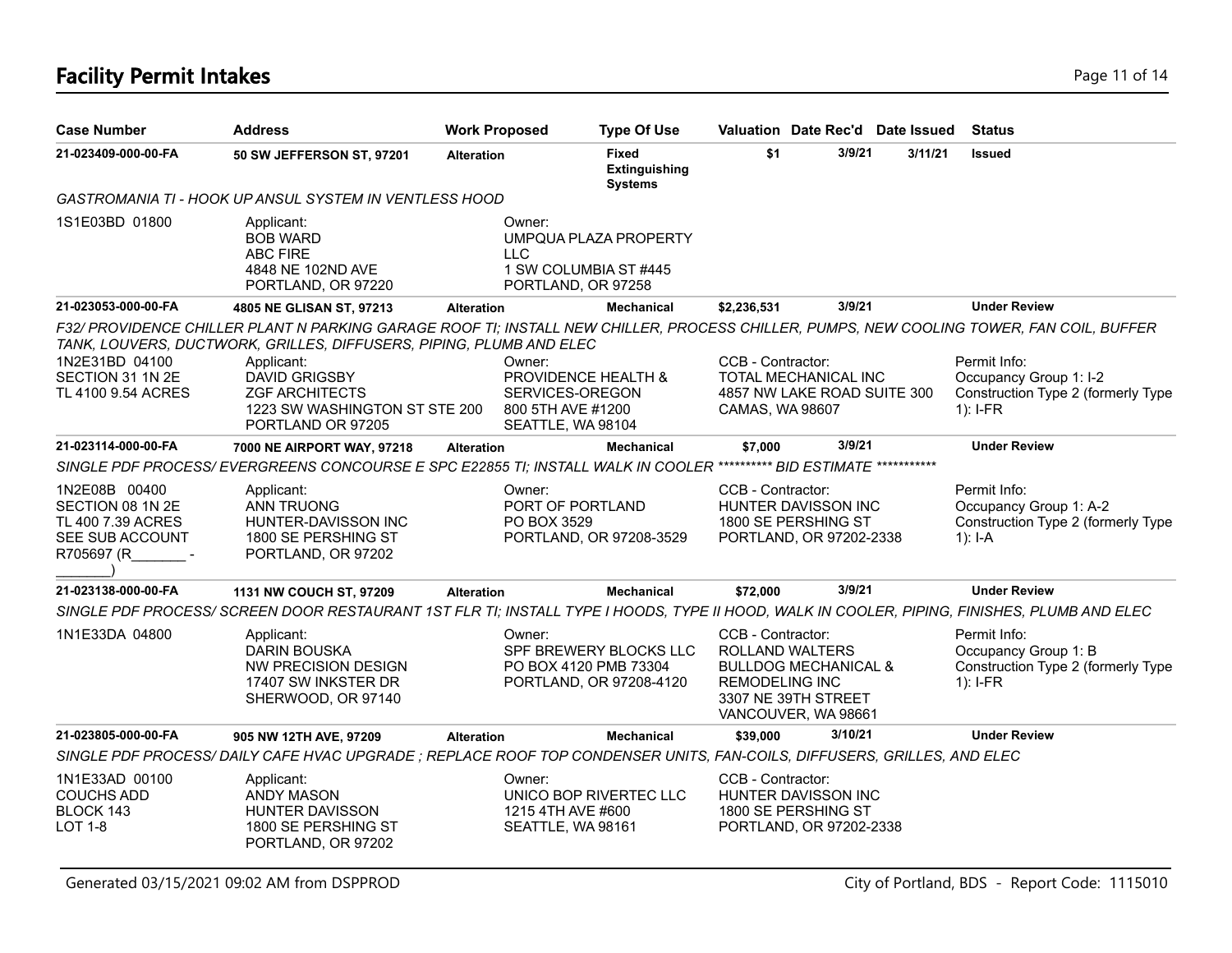## **Facility Permit Intakes** Page 12 of 14

| <b>Case Number</b>                                                                      | <b>Address</b>                                                                                                                                                                                                                                                                                                                                              | <b>Work Proposed</b> |                                                                                               | <b>Type Of Use</b>                                        | Valuation Date Rec'd Date Issued                                                                                                        |         |         | <b>Status</b>                                                                             |
|-----------------------------------------------------------------------------------------|-------------------------------------------------------------------------------------------------------------------------------------------------------------------------------------------------------------------------------------------------------------------------------------------------------------------------------------------------------------|----------------------|-----------------------------------------------------------------------------------------------|-----------------------------------------------------------|-----------------------------------------------------------------------------------------------------------------------------------------|---------|---------|-------------------------------------------------------------------------------------------|
| 21-023891-000-00-FA                                                                     | 516 SE MORRISON ST, 97214                                                                                                                                                                                                                                                                                                                                   | <b>Alteration</b>    |                                                                                               | <b>Mechanical</b>                                         | \$6,845                                                                                                                                 | 3/10/21 |         | <b>Under Review</b>                                                                       |
|                                                                                         | SINGLE PDF PROCESS/ LANDLORD WORK FLS 10812; DEMO EXISTING HVAC DUCTWORK                                                                                                                                                                                                                                                                                    |                      |                                                                                               |                                                           |                                                                                                                                         |         |         |                                                                                           |
| 1S1E02BB 06100                                                                          | Applicant:<br><b>KENT POTTEBAUM</b><br><b>GBD ARCHITECTS</b><br>1120 NW COUCH, #300<br>PORTLAND, OR 97209                                                                                                                                                                                                                                                   |                      | Owner:<br><b>OWNER LLC</b><br>1215 4TH AVE #600<br>SEATTLE, WA 98161                          | UPG WEATHERLY PROPERTY                                    | Primary Contractor:<br><b>TO BID</b>                                                                                                    |         |         |                                                                                           |
| 21-024734-000-00-FA                                                                     | 2112 NW IRVING ST, 97210                                                                                                                                                                                                                                                                                                                                    | <b>Alteration</b>    |                                                                                               | <b>Mechanical</b>                                         | \$10,000                                                                                                                                | 3/12/21 |         | <b>Under Review</b>                                                                       |
|                                                                                         | SINGLE PDF PROCESS/ NEGOCIANT TI 1ST FLR; INSTALL DUCTWORK, GRILLES, REGISTERS AND ELEC                                                                                                                                                                                                                                                                     |                      |                                                                                               |                                                           |                                                                                                                                         |         |         |                                                                                           |
| 1N1E33BD 08700<br>KINGS 2ND ADD<br>BLOCK 11<br>LOT 1-3 TL 8700                          | Applicant:<br>DOMINIC BLASZAK<br>9947 SE 32ND AVE<br>MILWAUKIE OR 97222                                                                                                                                                                                                                                                                                     |                      | Owner:<br>625 NW 21ST LLC<br>116 NE 6TH AVE #400                                              | PORTLAND, OR 97232-2904                                   | CCB - Contractor:<br>HUSKY HEATING & COOLING LLC<br>211 E 5TH<br>NEWBERG, OR 97132                                                      |         |         |                                                                                           |
| 21-022611-000-00-FA                                                                     | 10101 SE MAIN ST - Unit LL-1,                                                                                                                                                                                                                                                                                                                               | <b>Alteration</b>    |                                                                                               | Plumbing                                                  | \$0                                                                                                                                     | 3/8/21  |         | <b>Under Review</b>                                                                       |
| 1S2E04A 90006<br>PORTLAND ADVENTIST<br><b>MEDICAL PLAZA</b><br>CONDOMINIUM<br>LOT LL-1  | F21/ ADVENTIST POB 2 STE 2011 ARTHRITIS & BONE DENSITY TI 2ND FLR; DEMO WALLS, NEW WALLS TO CREATE CLEAN STORAGE RM, SOILD HOLD, ADD LAYER<br>OF GYPSUM TO EXISTING WALLS IN OFFICES, EXAM RMS, REMODEL EXISTING SPACE, CEILING, FLOORING, FINISHES, PLUMB AND ELEC<br>Applicant:<br>TOTAL MECHANICAL INC<br>4857 NW LAKE ROAD SUITE 300<br>CAMAS, WA 98607 |                      | Owner:<br>PORTLAND ADVENTIST<br><b>MEDICAL CENTER</b><br>PO BOX 619135<br>ROSEVILLE, CA 95661 |                                                           | CCB - Contractor:<br>TOTAL MECHANICAL INC<br>4857 NW LAKE ROAD SUITE 300<br>CAMAS, WA 98607                                             |         |         | Permit Info:<br>Occupancy Group 1: B<br>Construction Type 2 (formerly Type<br>$1$ : II-B  |
| 21-023588-000-00-FA                                                                     | 1015 NW 22ND AVE, 97210                                                                                                                                                                                                                                                                                                                                     | <b>Alteration</b>    |                                                                                               | Plumbing                                                  | \$0                                                                                                                                     | 3/10/21 | 3/10/21 | <b>Under Inspection</b>                                                                   |
|                                                                                         | LEGACY GOOD SAM ENDO - DEMO (1) CLINIC SINK & 1 EXISTING SINK                                                                                                                                                                                                                                                                                               |                      |                                                                                               |                                                           |                                                                                                                                         |         |         |                                                                                           |
| 1N1E33BA 07800<br><b>COUCHS ADD</b><br><b>BLOCK 304 TL 7800</b>                         | Applicant:<br><b>BILL GRASSL</b><br>HARDER MECHANICAL<br>CONTRACTORS INC<br>PO BOX 5118<br>PORTLAND, OR 97208-5118                                                                                                                                                                                                                                          |                      | Owner:<br>1919 NW LOVEJOY ST                                                                  | <b>GOOD SAMARITAN HOSPITAL</b><br>PORTLAND, OR 97209-1503 | CCB - Contractor:<br><b>BILL GRASSL</b><br><b>HARDER MECHANICAL</b><br><b>CONTRACTORS INC</b><br>PO BOX 5118<br>PORTLAND, OR 97208-5118 |         |         | Permit Info:<br>Occupancy Group 1: I-2<br>Construction Type 2 (formerly Type<br>$1$ : I-A |
| 21-024304-000-00-FA                                                                     | 7000 NE AIRPORT WAY, 97218                                                                                                                                                                                                                                                                                                                                  | <b>Alteration</b>    |                                                                                               | Plumbing                                                  | \$0                                                                                                                                     | 3/11/21 | 3/11/21 | <b>Issued</b>                                                                             |
| <b>PIPING</b>                                                                           | F11/ TERMINAL CONCOURSE C DEPLANNING LVL ESCALATOR WASH STATION; MINOR DEMO, CREATE NEW ESCALATOR WASH AREA, INSTALL NEW CHAIN LINK<br>FENCE W/FABRIC COVERING, CEILING, FLOORING, FINISHES, PLUMB AND ELEC - INSTALL (1) BACKFLOW PREVENTOR, (1) HOSE BIB, (1) VACCUM ACCUMULATOR,                                                                         |                      |                                                                                               |                                                           |                                                                                                                                         |         |         |                                                                                           |
| 1N2E08B 00400<br>SECTION 08 1N 2E<br>TL 400 7.39 ACRES<br>SEE SUB ACCOUNT<br>R705697 (R | Applicant:<br><b>BILL GRASSL</b><br>HARDER MECHANICAL<br>CONTRACTORS INC<br>PO BOX 5118<br>PORTLAND, OR 97208-5118                                                                                                                                                                                                                                          |                      | Owner:<br>PORT OF PORTLAND<br>PO BOX 3529                                                     | PORTLAND, OR 97208-3529                                   | CCB - Contractor:<br><b>BILL GRASSL</b><br>HARDER MECHANICAL<br><b>CONTRACTORS INC</b><br>PO BOX 5118<br>PORTLAND, OR 97208-5118        |         |         | Permit Info:<br>Occupancy Group 1: A-3<br>Construction Type 2 (formerly Type<br>1): I-A   |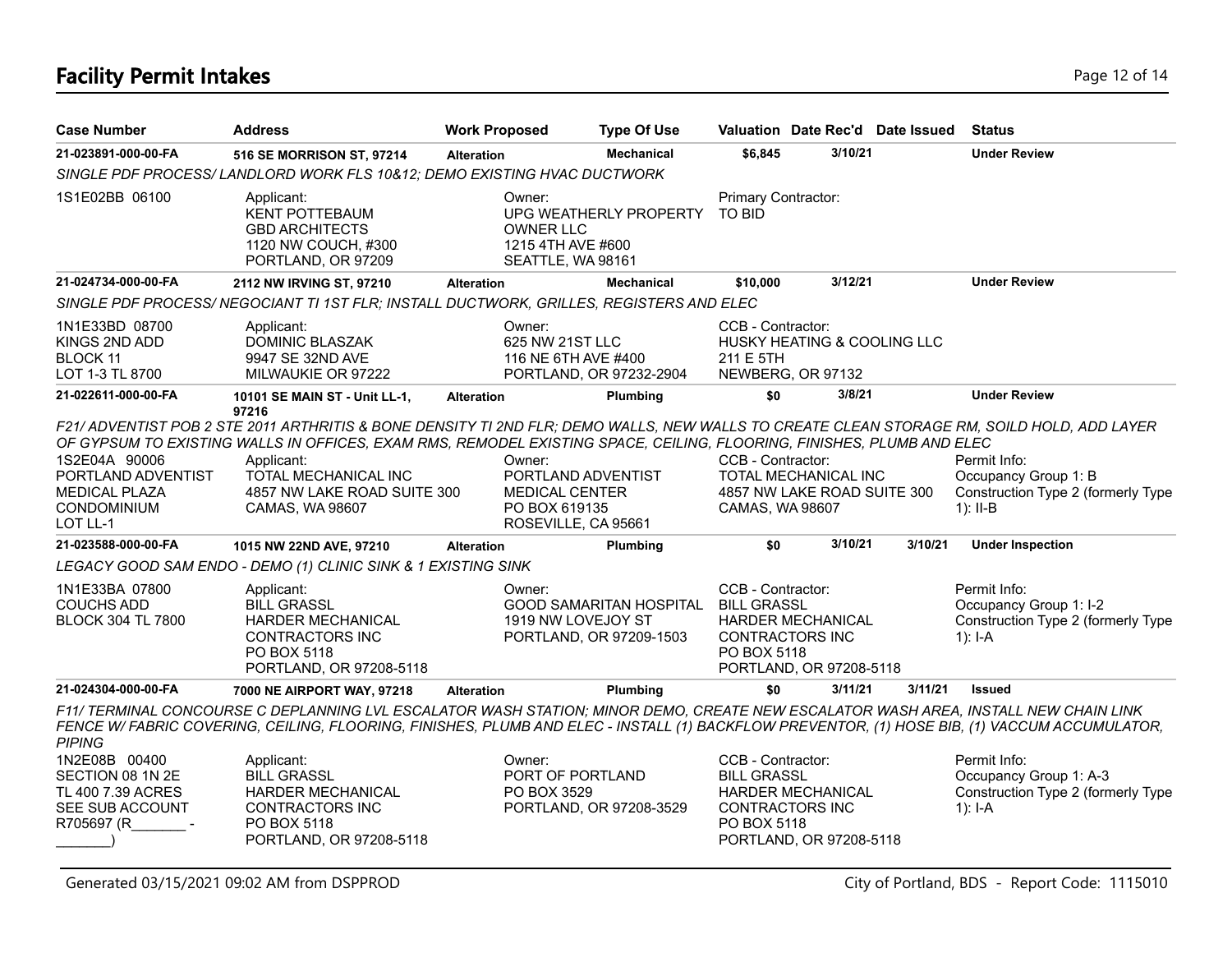### **Facility Permit Intakes** Page 13 of 14

| <b>Case Number</b>                                                                      | <b>Address</b>                                                                                                                                | <b>Work Proposed</b> |                                                                                    | <b>Type Of Use</b>                                               |                                                                                                    |                                                                                 | Valuation Date Rec'd Date Issued | <b>Status</b>                                                |  |
|-----------------------------------------------------------------------------------------|-----------------------------------------------------------------------------------------------------------------------------------------------|----------------------|------------------------------------------------------------------------------------|------------------------------------------------------------------|----------------------------------------------------------------------------------------------------|---------------------------------------------------------------------------------|----------------------------------|--------------------------------------------------------------|--|
| 21-024767-000-00-FA                                                                     | 2801 N GANTENBEIN AVE,<br>97227                                                                                                               | <b>Alteration</b>    |                                                                                    | Plumbing                                                         | \$0                                                                                                | 3/12/21                                                                         | 3/15/21                          | <b>Issued</b>                                                |  |
| ELEC                                                                                    | SINGLE PDF PROCESS/ RCH BASEMENT HVAC UPGRADE; INSTALL FAN COIL UNITS, WATER COOLED CONDENSER UNIT, HYDRONIC PUMP, GRILLES, PLUMB, AND        |                      |                                                                                    |                                                                  |                                                                                                    |                                                                                 |                                  |                                                              |  |
| 1N1E27AC 00300<br>ABENDS ADD<br>BLOCK 3<br>INC PT VAC STS LOT 1-16                      | Applicant:<br><b>TOTAL MECHANICAL INC</b><br>4857 NW LAKE ROAD SUITE 300<br>CAMAS, WA 98607                                                   |                      | Owner:<br><b>EMANUEL HOSPITAL</b><br>1919 NW LOVEJOY ST<br>PORTLAND, OR 97209-1503 |                                                                  | CCB - Contractor:<br><b>TOTAL MECHANICAL INC</b><br>4857 NW LAKE ROAD SUITE 300<br>CAMAS, WA 98607 |                                                                                 |                                  |                                                              |  |
| Total # of FA Alteration permit intakes: 56                                             |                                                                                                                                               |                      |                                                                                    |                                                                  |                                                                                                    |                                                                                 |                                  | Total valuation of FA Alteration permit intakes: \$7,773,860 |  |
| Total # of Facility Permit intakes: 56                                                  |                                                                                                                                               |                      |                                                                                    |                                                                  |                                                                                                    |                                                                                 |                                  | Total valuation of Facility Permit intakes: \$7,773,860      |  |
| 20-124057-DFS-04-MG                                                                     | 7000 NE AIRPORT WAY, 97218                                                                                                                    | <b>Addition</b>      |                                                                                    | Assembly                                                         | \$10,000                                                                                           | 3/10/21                                                                         |                                  | <b>Under Review</b>                                          |  |
| T CORE - DFS-04 to STR-01 - Fall protection                                             |                                                                                                                                               |                      |                                                                                    |                                                                  |                                                                                                    |                                                                                 |                                  |                                                              |  |
| 1N2E08B 00400<br>SECTION 08 1N 2E<br>TL 400 7.39 ACRES<br>SEE SUB ACCOUNT<br>R705697 (R | Applicant:<br><b>MIKE COYLE</b><br><b>FASTER PERMITS</b><br>2000 SW 1ST AVE, STE 420<br>PORTLAND, OR 97201                                    |                      | Owner:<br>PORT OF PORTLAND<br>PO BOX 3529                                          | PORTLAND, OR 97208-3529                                          | CCB - Contractor:<br><b>FLOOR</b>                                                                  | <b>HOFFMAN SKANSKA LLC</b><br>389 INTERPACE PARKWAY 5TH<br>PARSIPPANY, NJ 07054 |                                  |                                                              |  |
| Total # of MG Addition permit intakes: 1                                                |                                                                                                                                               |                      |                                                                                    |                                                                  |                                                                                                    |                                                                                 |                                  | Total valuation of MG Addition permit intakes: \$10,000      |  |
| 19-130673-REV-06-MG                                                                     | 970 SW WASHINGTON ST, 97205                                                                                                                   |                      | <b>New Construction</b>                                                            | Apartments/Con<br>dos (3 or more<br>units)                       | \$150,000                                                                                          | 3/8/21                                                                          |                                  | <b>Under Review</b>                                          |  |
|                                                                                         | BLOCK 216-STR - REV-06 - Post Tension Revisions to the southeast level 8 slab on the terrace and revised calculations. **Value Added Revision |                      |                                                                                    |                                                                  |                                                                                                    |                                                                                 |                                  |                                                              |  |
| 1N1E34CC 05900                                                                          | Applicant:<br><b>MEGAN COOK-EICHELBERGER</b><br><b>BALFOUR BEATTY CONSTRUCTION</b><br>1455 NW IRVING ST STE 400<br>PORTLAND OR 97206          |                      | Owner:<br>BLOCK 216 LLC<br>920 SW 6TH AVE, #223<br>PORTLAND, OR 97204              |                                                                  | CCB - Contractor:<br><b>BALFOUR BEATTY</b><br>205 W DEWEY ST                                       | <b>CONSTRUCTION LLC</b><br>GOLDSBORO, NC 27530                                  |                                  |                                                              |  |
| Total # of MG New Construction permit intakes: 1                                        |                                                                                                                                               |                      |                                                                                    | Total valuation of MG New Construction permit intakes: \$150,000 |                                                                                                    |                                                                                 |                                  |                                                              |  |

**Total # of Major Project Groups Permit intakes: 2 Total valuation of Major Project Groups Permit intakes: \$160,000**